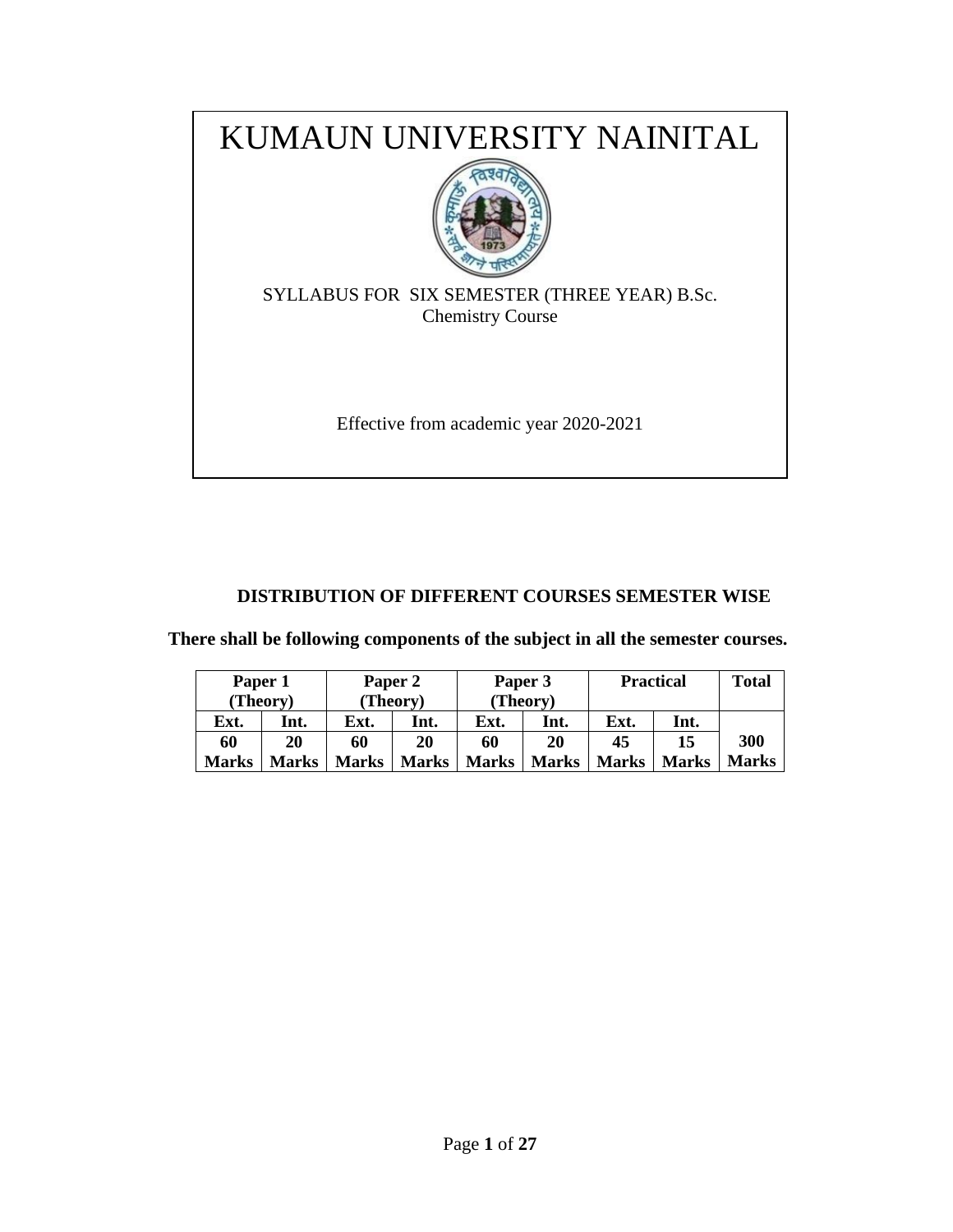## **Semester wise structure of course Course Content B.Sc. (Three Year Degree) Effective from the Academic Year 2020-2021**

# **Odd Semester Even Semester**

#### **First Year Semester I**

| Paper I   | <b>OCH 101</b> | Inorganic      |
|-----------|----------------|----------------|
|           |                | Chemistry -1   |
| Paper II  | <b>OCH 102</b> | Organic        |
|           |                | Chemistry - 1  |
| Paper III | <b>OCH 103</b> | Physical       |
|           |                | Chemistry - 1  |
| Practical | OCH 10P        | Chemistry      |
|           |                | Practical $-1$ |

# **Second Year Semester III**

| Paper I   | <b>OCH 301</b>      | Inorganic     |
|-----------|---------------------|---------------|
|           |                     | Chemistry -3  |
| Paper II  | <b>OCH 302</b>      | Organic       |
|           |                     | Chemistry - 3 |
| Paper III | <b>OCH 303</b>      | Physical      |
|           |                     | Chemistry - 3 |
| Practical | OCH <sub>30</sub> P | Chemistry     |
|           |                     | Practical - 3 |

### **Third Year Semester V**

| Paper I   | <b>OCH 501</b> | Inorganic        |
|-----------|----------------|------------------|
|           |                | Chemistry -5     |
| Paper II  | <b>OCH 502</b> | Organic          |
|           |                | Chemistry - 5    |
| Paper III | <b>OCH 503</b> | Physical         |
|           |                | Chemistry<br>- 5 |
| Practical | OCH 50P        | Chemistry        |
|           |                | Practical - 5    |

#### **First Year Semester II**

| Paper I   | <b>ECH 201</b>     | Inorganic     |
|-----------|--------------------|---------------|
|           |                    | Chemistry -2  |
| Paper II  | <b>ECH 202</b>     | Organic       |
|           |                    | Chemistry - 2 |
| Paper III | <b>ECH 203</b>     | Physical      |
|           |                    | Chemistry - 2 |
| Practical | ECH <sub>20P</sub> | Chemistry     |
|           |                    | Practical - 2 |

# **Second Year Semester IV**

| Paper I   | <b>ECH 401</b>      | Inorganic     |
|-----------|---------------------|---------------|
|           |                     | Chemistry -4  |
| Paper II  | <b>ECH 402</b>      | Organic       |
|           |                     | Chemistry - 4 |
| Paper III | <b>ECH 403</b>      | Physical      |
|           |                     | Chemistry - 4 |
| Practical | ECH <sub>40</sub> P | Chemistry     |
|           |                     | Practical - 4 |

# **Third Year Semester VI**

| Paper I   | <b>ECH 601</b> | Inorganic     |
|-----------|----------------|---------------|
|           |                | Chemistry -6  |
| Paper II  | ECH 602        | Organic       |
|           |                | Chemistry - 6 |
| Paper III | <b>ECH 603</b> | Physical      |
|           |                | Chemistry - 6 |
| Practical | $ECH$ 60P      | Chemistry     |
|           |                | Practical - 6 |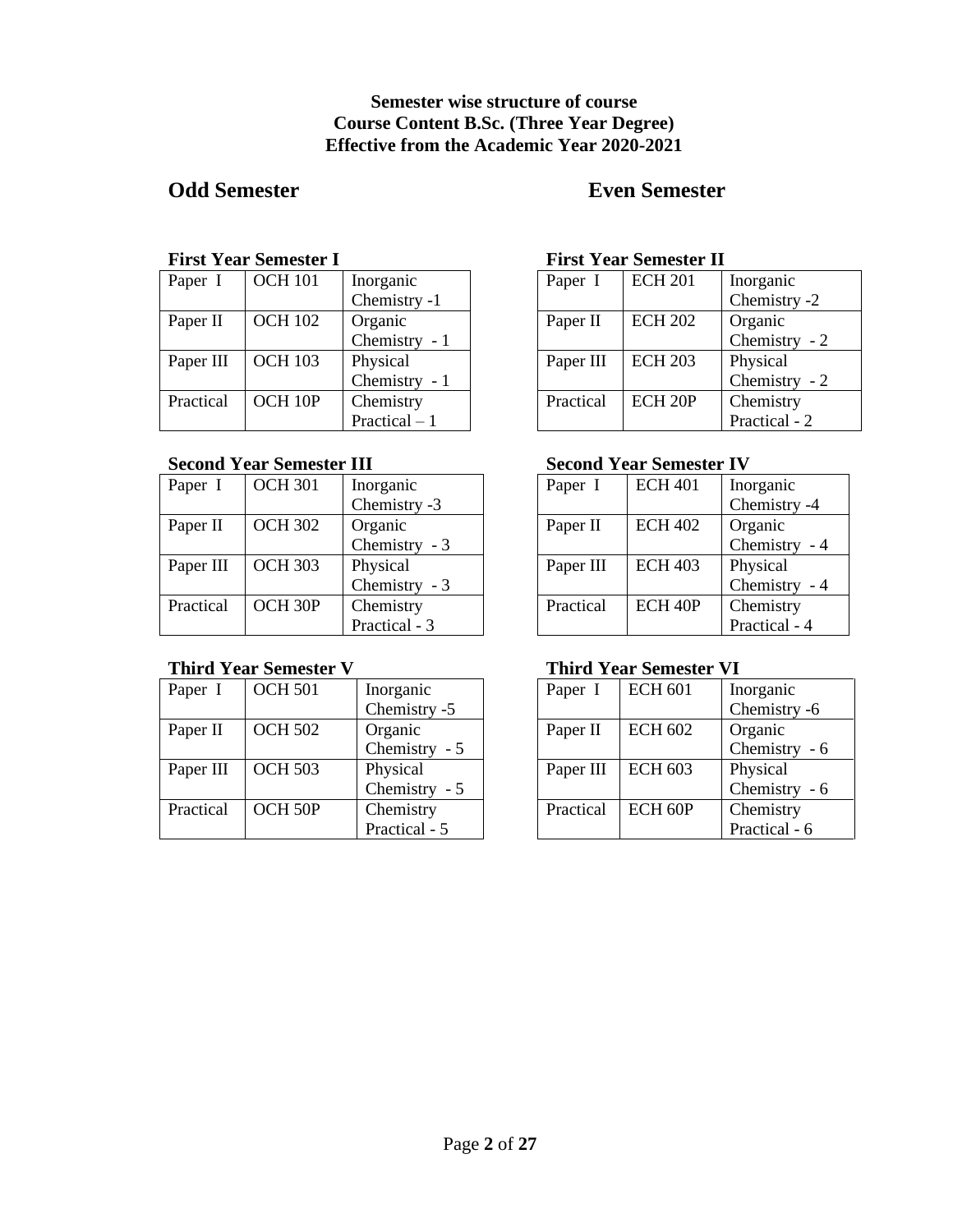### **Pattern of examination theory papers**

## **A. Theory**

*Each theory paper shall consist two sections A and B.* 

*Section A: (Short answers type with reasoning); 35 marks, eight questions of seven marks each, any five have to be attempted).*

*Section B: (Long answers type);25 marks, two questions of twelve and half marks with internal choice, both have to be attempted.* 

#### **B. Internal assessment**

*For each theory paper an internal assessment (in the form of class test and or assignment) of 20 marks for each paper which shall be conducted during each semester. The evaluated answer sheets/assignments have to be retained by the Professor In-Charge and a copy of the award list has to be submitted to Head of the Department.*

### **C. Practical**

*The practical work of the students has to be evaluated periodically. The internal assessment (in the form of lab test, lab record, internal evaluation, assignment/home assignment and attendance) of total 15 marks for each semester shall be conducted during the semester. A minimum of 12 experiments covering all kinds of exercises have to be conducted during a semester. Maximum 5 marks of attendance can be given to students. In each semester practical examination of 45 marks has to be conducted by two examiners (External and internal) having duration of 6 hours. The total number of students to be examined per batch should not be more than sixty. Marks of the practical have to be submitted to the Head of the department/ Principal along with one copy of award list. Two copies of the award list have to be submitted to the controller examination in a sealed envelope.* 

# **Semester I Paper I Inorganic Chemistry**

| S.No.                       | Contents                                                                      | Contact  |  |  |  |
|-----------------------------|-------------------------------------------------------------------------------|----------|--|--|--|
|                             |                                                                               | Hours/   |  |  |  |
|                             |                                                                               | Lectures |  |  |  |
|                             | <b>Atomic Structure:</b> Dual nature of matter; de Broglie concept.           | 8        |  |  |  |
|                             | Heisenberg uncertainty principle; its significance. Atomic orbitals, Lectures |          |  |  |  |
|                             | Schrödinger wave equation (no derivation); significance of $\psi$ and         |          |  |  |  |
|                             | $\psi^2$ . Quantum numbers, radial and angular wave functions and             |          |  |  |  |
|                             | probability distribution curves, shapes of s, p and d orbitals.               |          |  |  |  |
|                             | Aufbau energy diagram, Pauli's exclusion principle. Hund's rule               |          |  |  |  |
|                             | of maximum multiplicity. Electronic configuration of elements (s)             |          |  |  |  |
|                             | block, p block and first series of d-block elements). Effective               |          |  |  |  |
|                             | nuclear charge.                                                               |          |  |  |  |
| $\mathcal{D}_{\mathcal{L}}$ | <b>Periodic Properties</b> : Atomic and ionic radii, ionization potential,    | 6        |  |  |  |
|                             | affinity, electronegativity-definition, methods of Lectures<br>electron       |          |  |  |  |
|                             | determination/evaluation, trends of variation in periodic table and           |          |  |  |  |
|                             | their application in prediction and explaining the chemical                   |          |  |  |  |
|                             | behaviour of elements and compounds thereof.                                  |          |  |  |  |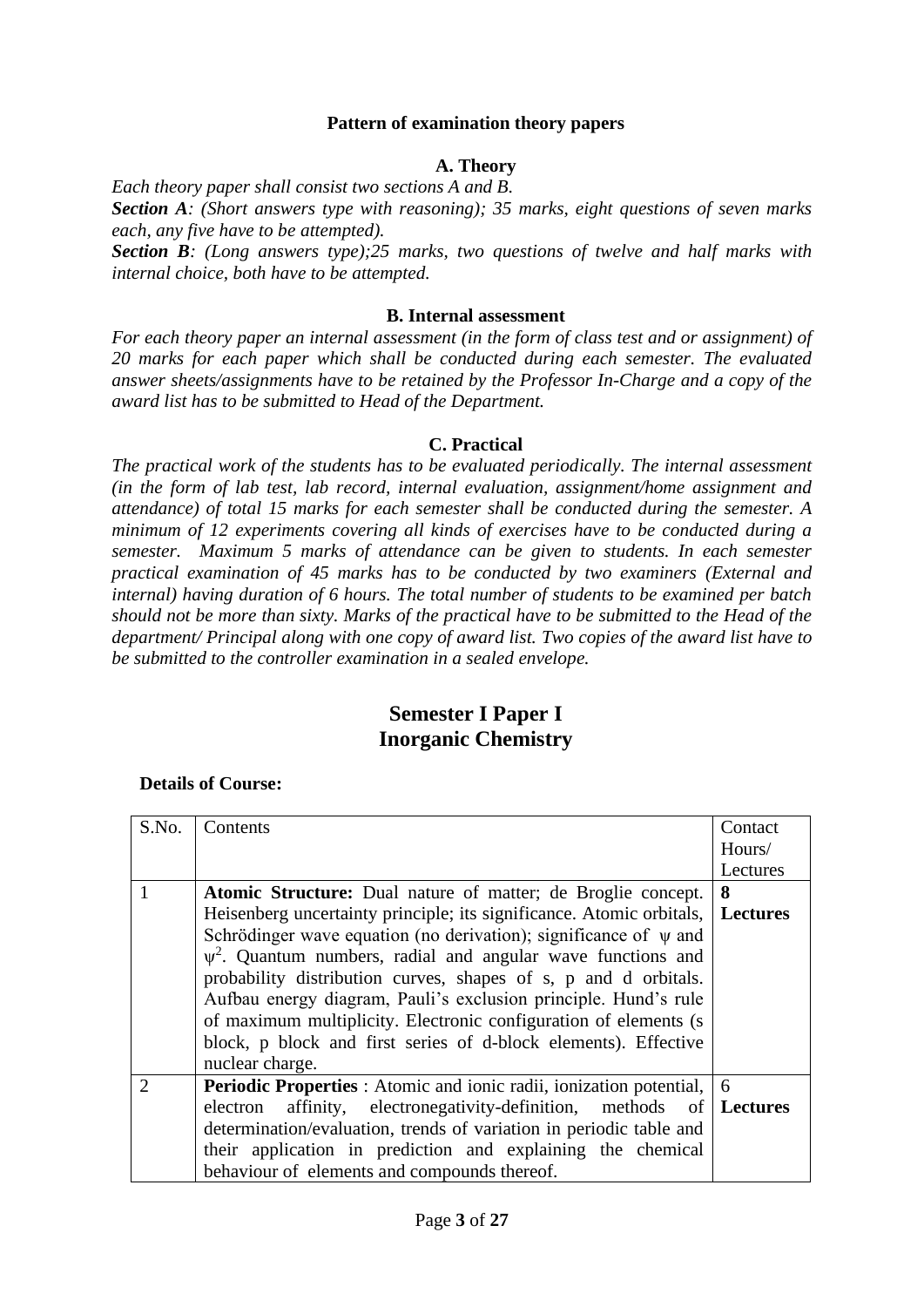| <b>Redox Reactions-I</b> Displacement and redox reactions, oxidation<br>state. Balancing of redox reactions (ion-electron and oxidation   Lectures<br>state methods). Computation of equivalent weights and concept of<br>equivalence.                                                                                                                                                                                                                                                                                                                                                                     | 6                |
|------------------------------------------------------------------------------------------------------------------------------------------------------------------------------------------------------------------------------------------------------------------------------------------------------------------------------------------------------------------------------------------------------------------------------------------------------------------------------------------------------------------------------------------------------------------------------------------------------------|------------------|
| <b>Chemical Bonding:</b> Ionic bond, covalent bond-Valence Bond<br>Theory and its limitations; directional nature of covalent bond;<br>various types of hybridization and shapes of different inorganic<br>molecules and ions. Valence Shell Electron Pair Repulsion Theory<br>(VSEPR) and shapes of NH <sub>3</sub> , H <sub>2</sub> O, H <sub>3</sub> O <sup>+</sup> , SF <sub>4</sub> , ClF <sub>3</sub> , ICl <sub>2</sub> <sup>-</sup> , NH <sub>4</sub> <sup>+</sup> ,<br>and other simple molecules/ions. Chemistry of xenon; structure<br>and bonding in xenon compounds with oxygen and fluorine. | <b>8Lectures</b> |

- i. J.D. Lee Concise, Inorganic Chemistry, ELVS.
- ii. Puri, Sharma and Kaliya, Principles of Inorganic Chemistry, Milestone Publisher and Distributors.
- iii. R.L. Madan, Chemistry for degree students, S. Chand & Company, New Delhi.
- iv. Selected topics in Inorganic Chemistry, Malik, Tuli and Madan, S. Chand & Company, New Delhi**.**
- v. Sulekh Chandra, Comprehensive Inorganic Chemistry, New Age International Publications.
- vi. Satya Prakash, Modern Inorganic Chemistry, S. Chand & Company, New Delhi

# **Semester I Paper II Organic Chemistry**

| S.No. | Contents                                                                | Contact  |
|-------|-------------------------------------------------------------------------|----------|
|       |                                                                         | Hours/   |
|       |                                                                         | Lectures |
| 1     | <b>Structure and Bonding:</b> Hybridization, bond lengths and           | 6        |
|       | bond angles, bond energy, localized and delocalized chemical   Lectures |          |
|       | bond, Van der Waals interactions, inclusion compounds,                  |          |
|       | clatherates, charge transfer complexes, resonance,                      |          |
|       | hyperconjugation, aromaticity, inductive and field effects,             |          |
|       | hydrogen bonding                                                        |          |
| 2     | Mechanism of Organic Reactions: Curved arrow notation, 8                |          |
|       | drawing electron movements with arrows, half-headed and   Lectures      |          |
|       | double-headed arrows, homolytic and heterolytic bond                    |          |
|       | breaking. Types of reagents- electrophiles and nucleophiles.            |          |
|       | Types of organic reactions. Energy considerations. Reactive             |          |
|       | intermediates-carbocations, carbanions, free radicals, carbenes,        |          |
|       | arynes and nitrenes (with examples). Assigning formal charges           |          |
|       | on intermediates and other ionic species. Methods<br>of                 |          |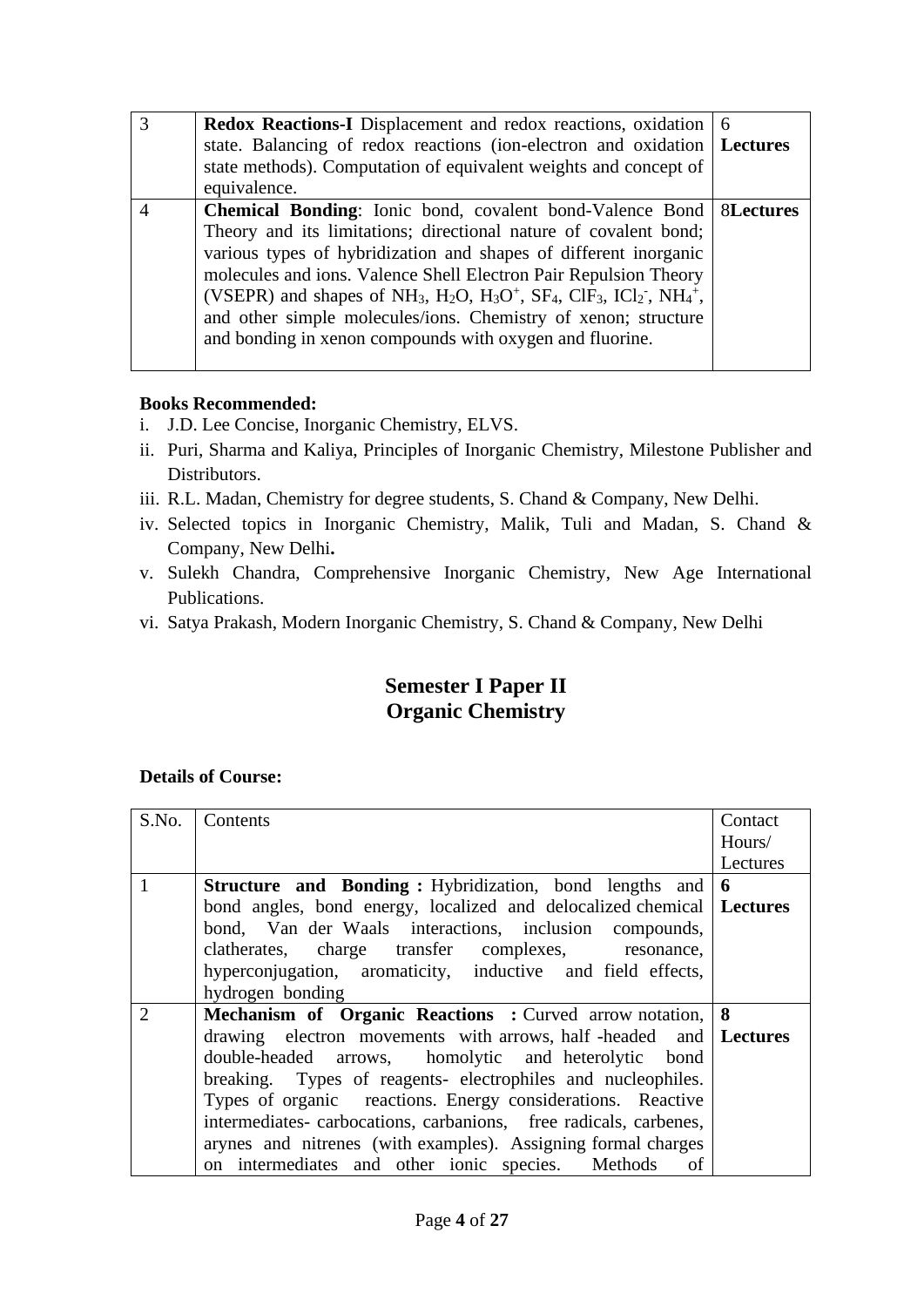| determination of reaction mechanism (product analysis,<br>intermediates, isotope effects, kinetic and stereochemical                                                                                                                                                                                                                                                                                                                                                                                                                                                                                                                                                                                                                                                                                                                                                                                                                                                                                   |                 |
|--------------------------------------------------------------------------------------------------------------------------------------------------------------------------------------------------------------------------------------------------------------------------------------------------------------------------------------------------------------------------------------------------------------------------------------------------------------------------------------------------------------------------------------------------------------------------------------------------------------------------------------------------------------------------------------------------------------------------------------------------------------------------------------------------------------------------------------------------------------------------------------------------------------------------------------------------------------------------------------------------------|-----------------|
| studies).                                                                                                                                                                                                                                                                                                                                                                                                                                                                                                                                                                                                                                                                                                                                                                                                                                                                                                                                                                                              |                 |
| 3<br><b>Stereochemistry of Organic Compounds</b><br>Concepts of isomerism. Types of isomerism-optical isomerism-<br>symmetry, molecular chirality, enantiomers,<br>elements<br>of<br>stereogenic centers, optical activity, properties of enantiomers,<br>chiral and achiral molecules with two stereogenic centre,<br>threo and erythro diastereomers, meso<br>diastereomers,<br>compounds, resolution of enantiomers, inversion, retention and<br>racemization. Relative and absolute configuration, sequence<br>rules, D & L and R & S systems of nomenclature.<br>Geometrical isomerism: determination of configuration of<br>geometrical isomers, E & Z<br>system of nomenclature,<br>geometrical isomerism in oximes and alicyclic compounds.<br>Conformational isomerism: conformational analysis of ethane<br>conformations of cyclohexane, axial and<br>and n- butane,<br>bonds, conformations of<br>monosubstituted<br>equatorial<br>cyclohexane derivatives. Newman projection and Sawhorse | 8<br>  Lectures |
| formulae, Fischer Projection and flying wedge formulae.                                                                                                                                                                                                                                                                                                                                                                                                                                                                                                                                                                                                                                                                                                                                                                                                                                                                                                                                                |                 |
| Difference between configuration and conformation.                                                                                                                                                                                                                                                                                                                                                                                                                                                                                                                                                                                                                                                                                                                                                                                                                                                                                                                                                     |                 |
| Cycloalkanes : IUPAC nomenclature of 8<br>and<br><b>Alkanes</b><br>unbranched alkanes, the<br>branched and<br>alkyl group, Lectures<br>classification of carbon atoms in alkanes. Isomerism in<br>alkanes, sources, methods of formation (with special reference<br>to Wurtz reaction, Kolbe reaction, Corey-House reaction and<br>decarboxylation of carboxylic acids), physical properties<br>and chemical reactions of alkanes. Mechanism of free radical<br>halogenation of alkanes: Mechanism<br>of<br>free<br>radical,<br>orientation, reactivity and selectivity.<br>Cycloalkanes- nomenclature, methods of formation, chemical<br>reactions, Baeyer's strain theory and its limitations. Ring strain<br>in small rings (cyclopropane and cyclobutane), theory of strainless<br>rings. The case of cyclopropane ring-bent or banana bonds.                                                                                                                                                      |                 |

- i. I.L. Finar, Organic Chemistry, Pearson.
- ii. E. L. Eliel, Stereochemistry of Organic Compounds, Willey.
- iii. Morrison and Boyd, Organic Chemistry, Prentice-Hall, New Delhi.
- iv. S.M. Mukerji and Singh. Reaction mechanism in Organic Chemistry, Macmillan, Reprint.
- v. Jagdamba Singh. Undergraduate Organic Chemistry Vol.-I, Pragati Prakashan.
- vi. R.L. Madan, Chemistry for degree students, S. Chand & Company, New Delhi.
- vii. G. Marc Loudon, Organic Chemistry, Oxford University Press (Replica press), Kundali, Haryana.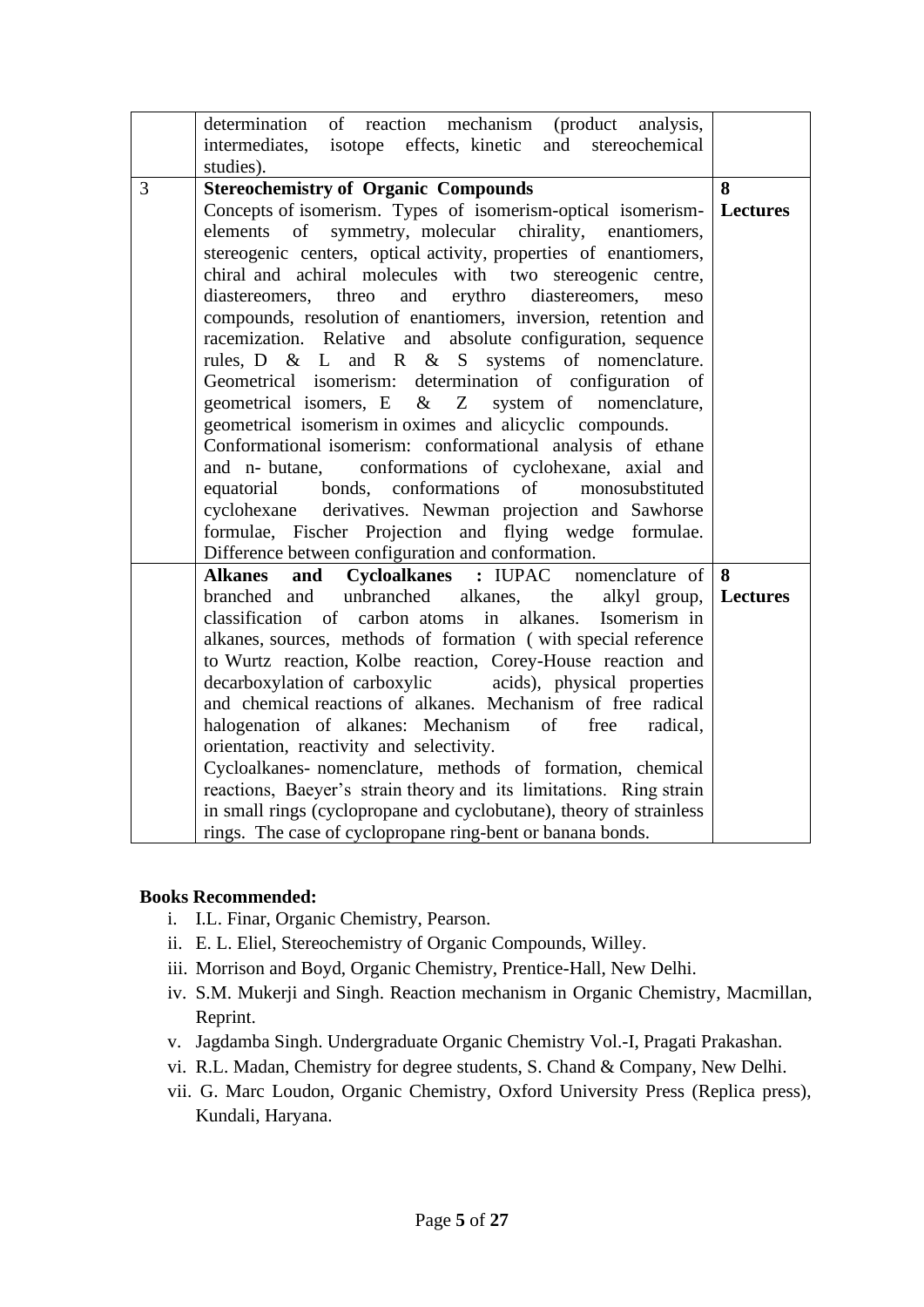# **Semester I Paper III Physical Chemistry**

# **Details of Course:**

| S.No.          | Contents                                                                | Contact    |
|----------------|-------------------------------------------------------------------------|------------|
|                |                                                                         | Hours/     |
|                |                                                                         | Lectures   |
| $\mathbf{1}$   | Gaseous State: Postulates of kinetic theory of gases, deviation         | 10         |
|                | from ideal behavior, van der Waal's equation of states, Critical        | Lectures   |
|                | phenomena – PV isotherms of real gases, relationship between            |            |
|                | critical constants and van der Waals constants, the law of              |            |
|                | corresponding states, reduced equation of state. Molecular              |            |
|                | velocities: Root mean square, average and most probable                 |            |
|                | velocities, qualitative discussion of the Maxwell's distribution of     |            |
|                | molecular velocities, collision number, mean free path and              |            |
|                | collision diameter, liquefaction of gases.                              |            |
| $\overline{2}$ | Liquid State: Intermolecular forces, structure of liquids (a            | 6 Lectures |
|                | qualitative description) Structural differences between solids,         |            |
|                | liquids and gases. Physical properties of liquids including their       |            |
|                | methods of determination: surface tension, viscosity and refractive     |            |
|                | index. Liquid crystals, difference between liquid crystal, solids       |            |
|                | and liquids.                                                            |            |
| 3              | Solid State: Definition of space lattice, unit cell, crystal planes,    | 7 Lectures |
|                | Miller indices, Laws of crystallography $-$ (i) law of constancy of     |            |
|                | interfacial angles (ii) law of rationality of indices (iii) law of      |            |
|                | symmetry. Symmetry elements in crystals, X-ray diffraction by           |            |
|                | crystals. Derivation of Bragg's equation. Determination of crystal      |            |
|                | structure of NaCl, KCl and CsCl (Laue's method and powder               |            |
|                | method).                                                                |            |
| $\overline{4}$ | Colloidal State: Definition of colloids, classification of colloids.    | 7 Lectures |
|                | Solids in liquids (sols): properties – kinetic, optical and electrical; |            |
|                | stability of colloids, protective action, Hardy-Schulze law, gold       |            |
|                | number. Liquids in liquids (emulsions): types of emulsions,             |            |
|                | preparation, emulsifier. Liquids in solids (gels): classification,      |            |
|                | preparation and properties, inhibition, general application of          |            |
|                | colloids.                                                               |            |
|                |                                                                         |            |

- i. Atkins P.W., Physical Chemistry, Oxford University Press.
- ii. Bell D.W., Physical Chemistry, Thomson Press.
- iii. R.L. Madan, Chemistry for degree students, S. Chand & Company, New Delhi
- iv. Puri and Sharma and Pathaniya, Principles of Physical Chemistry, Milestone Publisher and Distributors, New Delhi.
- v. Bahl and Tuli, Essential of Physical Chemistry, S. Chand & Company, New Delhi.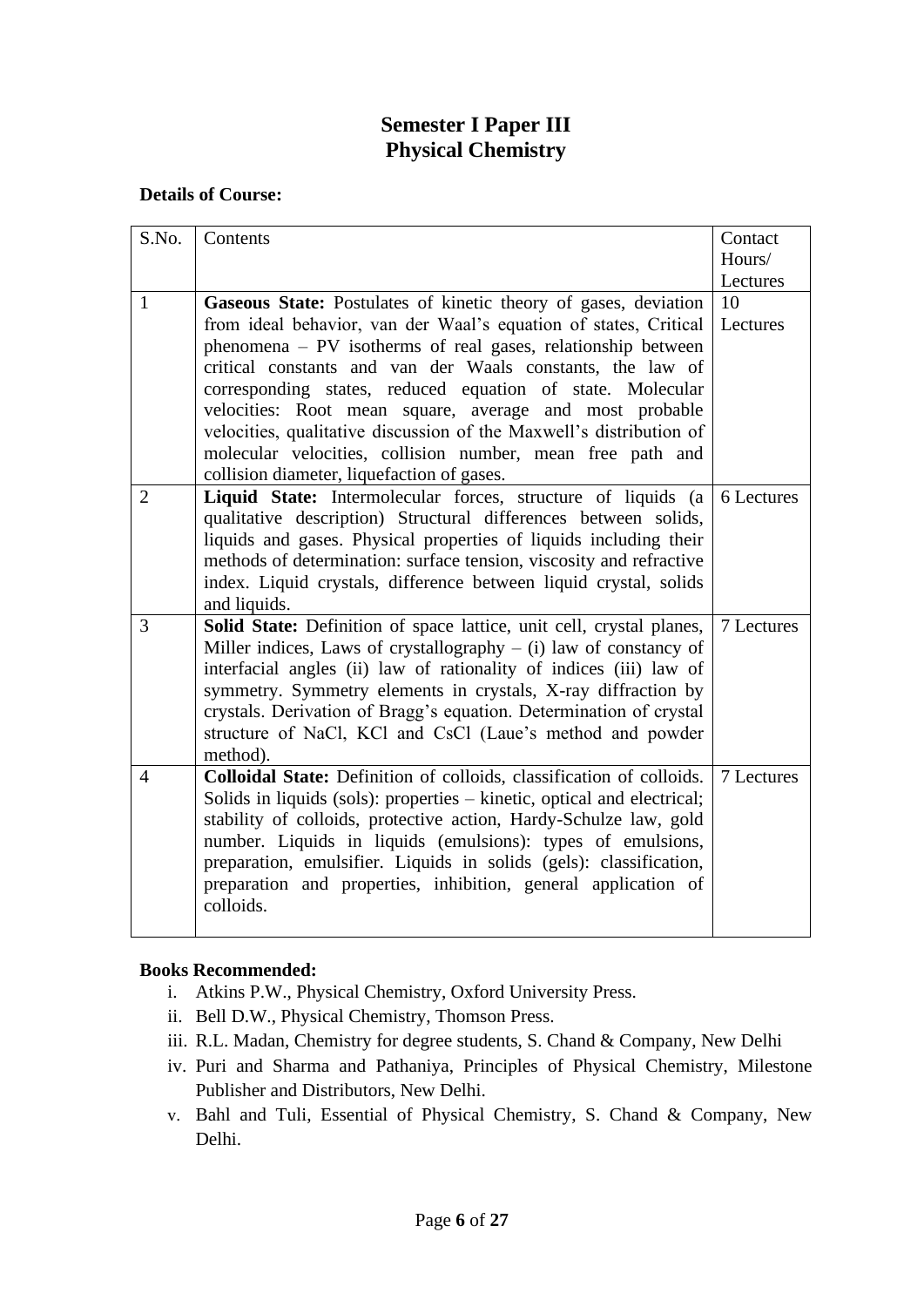vi. Bariyar, Singh and Dwivedi, BSc Chemistry I (combined), Krishna Prakashan Media, Meerut.

# **Semester I Practical**

### **Lab Course: Max. Marks: 60**

- 1. Laboratory hazards and safety precautions
- 2. Mixture analysis: identification of Acid and Basic Radicals including anions in combination and interfering radicals. Home assignments: problems based on Law of mass action, Le Chatelier Principle; common ion effect, solubility product, pH and buffer solutions, mole concept, molar solution, normal solution, molarity, molality and formality, Calculation for the preparation of standard solutions of acids and bases.
- 3. Volumetric exercise: acid-base titrations; preparation of a solution in normal/molar terms, its standardization using a primary standard solution, determination of the strength of unknown solution. For example: preparation of NaOH solution (secondary standard say N/10), preparation of  $(COOH)_2$  solution (primary standard say N/10), standardization of NaOH solution titrating it against (COOH)<sup>2</sup> solution using phenolphthalein (indicator) and then determination of the strength of given HCl solution.

One exercise each from inorganic mixture (qualitative 06 radicals), and volumetric exercise (quantitative) shall be given in the examination.

#### **Distribution of marks shall be as given below**:

| Inorganic mixture analysis (Acidic and Basic)                  |    |
|----------------------------------------------------------------|----|
| Volumetric exercise                                            | 16 |
| Viva                                                           |    |
| Home assignment/internal assessment, lab record and attendance | 15 |
|                                                                |    |

#### **Note:**

- *The lab work of the student has to be evaluated and assessed carefully and periodically. A minimum of 12 experiments covering all the kind of exercises has to be performed during a semester. The semester record has to be maintained by the department/college as an official record.*
- *Less than zero mark will not be awarded.*
- *The total number of students to be examined per batch shall not be more than sixty.*
- *Duration of the practical examination shall be of 06 (six) hours.*
- *Marks have to be submitted to the Controller Examination, KU, in a sealed envelope making a copy to the Principal/Head of the department*.

# **Semester II Paper I Inorganic Chemistry**

| S.No. | Contents                                                                      | Contact  |
|-------|-------------------------------------------------------------------------------|----------|
|       |                                                                               | Hours/   |
|       |                                                                               | Lectures |
|       | <b>Chemical Bonding:</b> Molecular Orbital Theory (MOT) as applied 8 Lectures |          |
|       | to diatomic homonuclear/heteronuclear inorganic molecules. MO                 |          |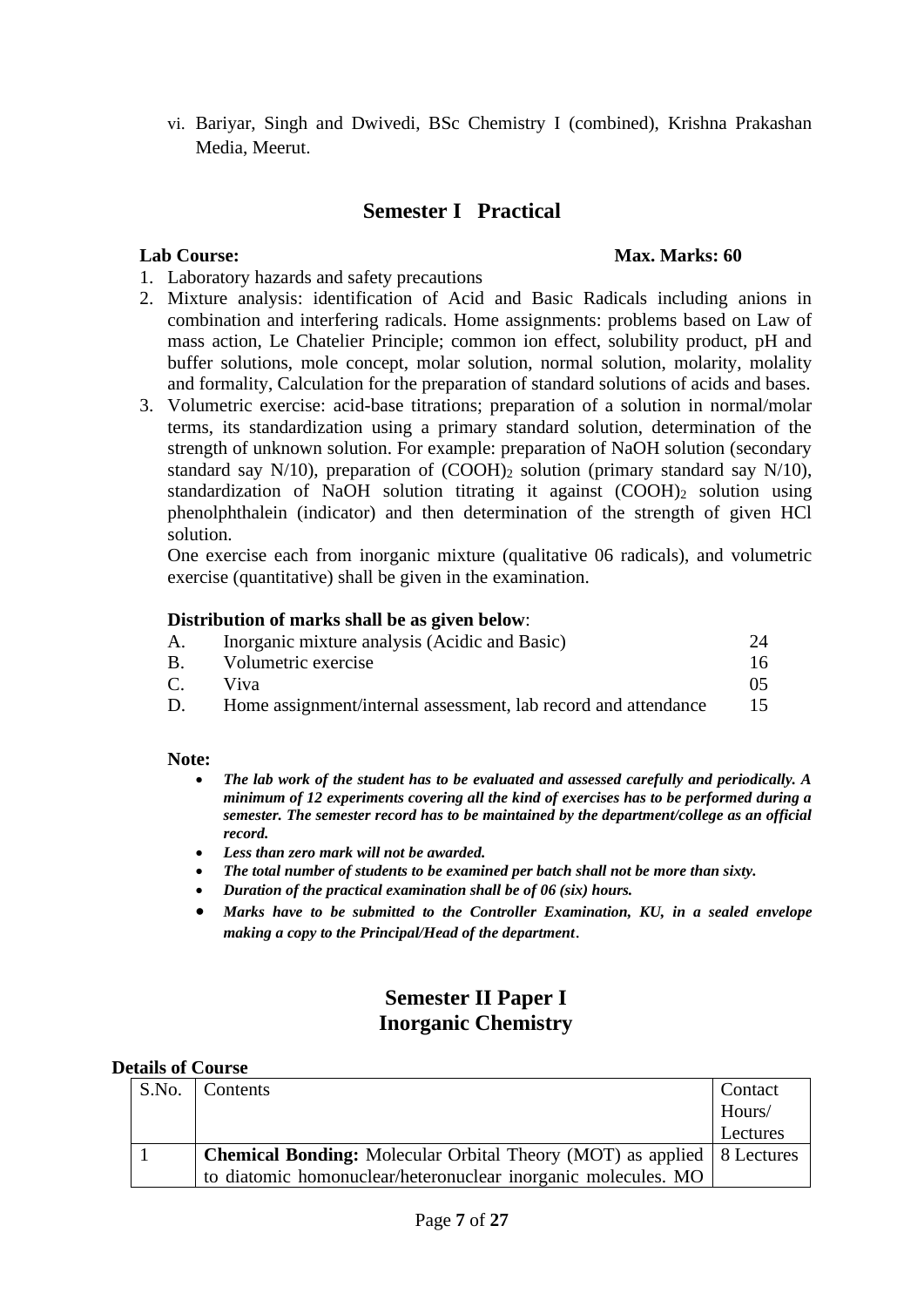|                | diagrams and bond order of H2, He <sub>2</sub> , Li <sub>2</sub> , Be <sub>2</sub> , B <sub>2</sub> , C <sub>2</sub> , N <sub>2</sub> , O <sub>2</sub> , F <sub>2</sub> ,<br>Ne <sub>2</sub> , CO and NO, difference between VB and MO theories. |            |  |  |  |  |  |
|----------------|--------------------------------------------------------------------------------------------------------------------------------------------------------------------------------------------------------------------------------------------------|------------|--|--|--|--|--|
|                | Multicentre bonding in electron deficient molecules. Polarization                                                                                                                                                                                |            |  |  |  |  |  |
|                | of covalent molecules; percentage ionic character from dipole and                                                                                                                                                                                |            |  |  |  |  |  |
|                | electronegativity difference. Weak interactions-hydrogen bonding                                                                                                                                                                                 |            |  |  |  |  |  |
|                | and Van der Waals forces.                                                                                                                                                                                                                        |            |  |  |  |  |  |
| $\overline{2}$ | <b>Ionic Solids:</b> Ionic structures, radius-ratio effects and coordination                                                                                                                                                                     | 6 Lectures |  |  |  |  |  |
|                | number. Lattice defects, semiconductors, lattice energy and Borne-                                                                                                                                                                               |            |  |  |  |  |  |
|                | Haber cycle. Solvation energy and solubility of ionic solids.                                                                                                                                                                                    |            |  |  |  |  |  |
|                | Polarizing power and polarizability; Fajan's rule. Metallic bond-                                                                                                                                                                                |            |  |  |  |  |  |
|                | Electron Pool and MO theories.                                                                                                                                                                                                                   |            |  |  |  |  |  |
| 3              | s-Block Elements: General discussion with respect to all periodic                                                                                                                                                                                | 6 Lectures |  |  |  |  |  |
|                | and chemical properties, diagonal relationship, salient features of                                                                                                                                                                              |            |  |  |  |  |  |
|                | hydrides, solvation and complexation tendencies, an introduction                                                                                                                                                                                 |            |  |  |  |  |  |
|                | to their alkyls and aryls. Role of alkali and alkaline earth metal                                                                                                                                                                               |            |  |  |  |  |  |
|                | ions in bio-systems.                                                                                                                                                                                                                             |            |  |  |  |  |  |
| $\overline{4}$ | p-Block Elements: General discussion and comparative study (all                                                                                                                                                                                  | 8 Lectures |  |  |  |  |  |
|                | periodic and chemical properties) including diagonal relationship,                                                                                                                                                                               |            |  |  |  |  |  |
|                | of groups 13 to 17 elements; chemistry of elements-hydrides,                                                                                                                                                                                     |            |  |  |  |  |  |
|                | oxides & oxy-acids, and halides (including inter-halogen                                                                                                                                                                                         |            |  |  |  |  |  |
|                | compounds). Diborane-properties & structure, borohydrides,                                                                                                                                                                                       |            |  |  |  |  |  |
|                | carbides, fluorocarbons, basic properties of iodine and polyhalides.                                                                                                                                                                             |            |  |  |  |  |  |
|                | Inert-pair effect: in heavier elements of 13, 14 $&$ 15 group                                                                                                                                                                                    |            |  |  |  |  |  |
|                | elements; its consequences in redox properties of their halides.                                                                                                                                                                                 |            |  |  |  |  |  |
| 5              | Metallurgical Processes: Minerals & ores; general metallurgical                                                                                                                                                                                  | 2 Lectures |  |  |  |  |  |
|                | processes-concentration of ores, calcinations, roasting, smelting,                                                                                                                                                                               |            |  |  |  |  |  |
|                | slag & flux. Extraction and refining of Lithium and Beryllium.                                                                                                                                                                                   |            |  |  |  |  |  |

- i. J.D. Lee Concise, Inorganic Chemistry, ELVS.
- ii. Atkins P.W. Physical Chemistry, Oxford University Press.
- iii. Puri, Sharma and Kaliya, Inorganic Chemistry, Vishal Publication.
- iv. R.L. Madan, Chemistry for degree students, S. Chand & Company, New Delhi
- v. Tuli and Madan, Selected topics in Inorganic Chemistry, Malik, S. Chand & Company**,** New Delhi**.**

# **Semester II Paper II Organic Chemistry**

| S.No. Contents                                                      | Contact  |
|---------------------------------------------------------------------|----------|
|                                                                     | Hours/   |
|                                                                     | Lectures |
| and Alkynes   12<br>Alkenes, Cycloalkenes, Dienes                   |          |
| Nomenclature of alkenes, methods of formation, mechanism   Lectures |          |
| of dehydration of alcohols and dehydrohalogenation of alkyl         |          |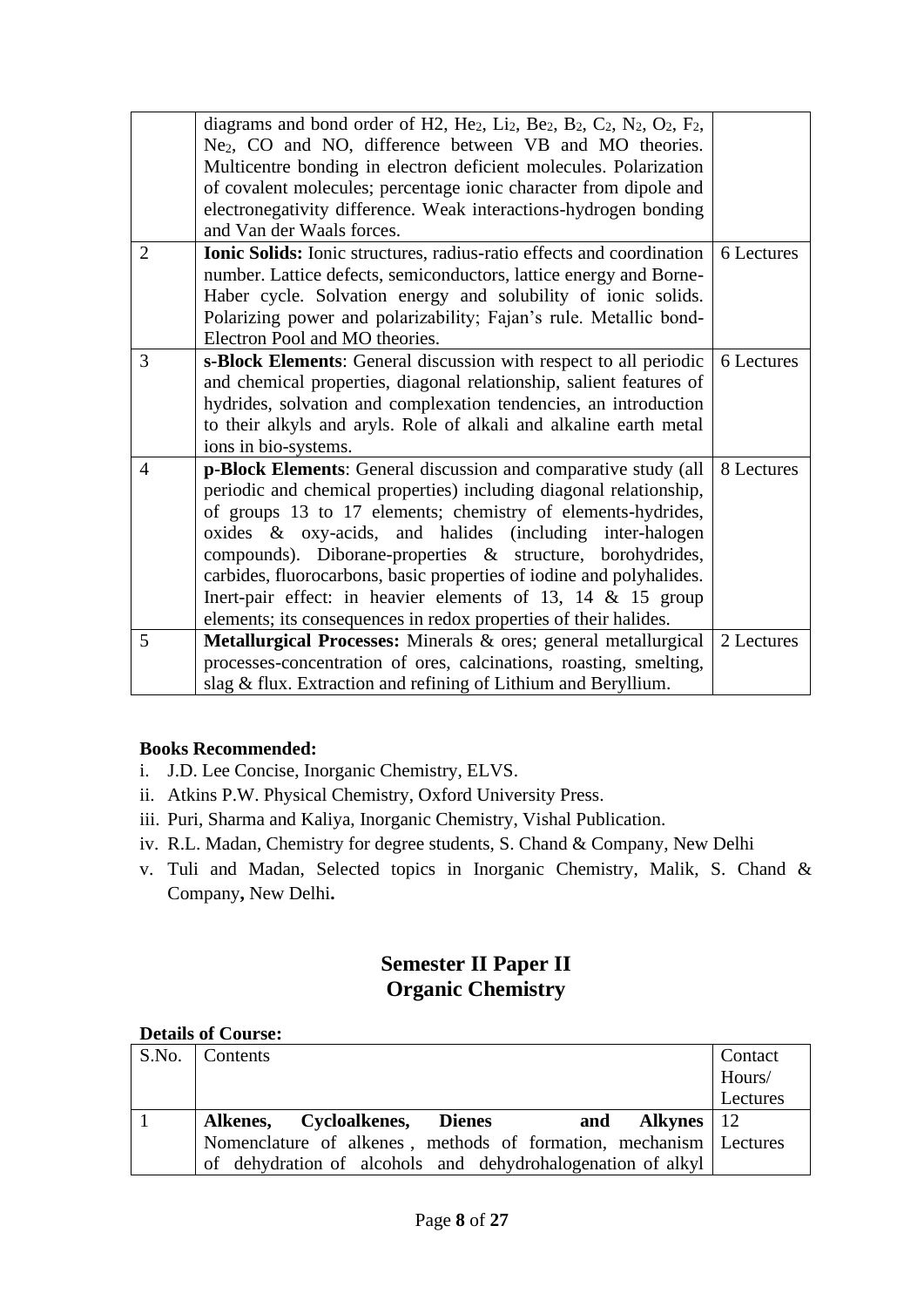|                | halides, regioselectivity in alcohol dehydration. The Saytzeff<br>Rule, Hoffmann Elimination, physical properties and relative<br>stabilities of alkenes. Chemical reactions<br>of<br>alkenes -<br>mechanisms involved in hydrogenation, electrophilic and free<br>radical additions, Markownikoff's Rule, hydroboration-<br>oxidation, oxymercuration-reduction. Epoxidation, ozonolysis,<br>hydration, hydroxylation<br>and oxidation<br>with $KMnO4$ ,<br>Polymerization of alkenes. Substitution at the allylic and vinylic<br>positions of alkenes. Industrial applications of ethylene and<br>propene.<br>Methods of formation, conformation and chemical reactions of<br>cycloalkenes. Nomenclature and classification of dienes; isolated,<br>conjugated and cumulative dienes. Structure of allenes<br>and<br>butadiene, methods of formation, polymerization. Chemical<br>reactions-1,2 and 1,4 additions, Diels-Alder reaction.<br>Nomenclature, structure and bonding in alkynes. Methods of<br>formation. Chemical reactions of alkynes, acidity of alkynes.<br>Mechanism<br>of electrophilic and nucleophilic addition<br>reactions, hydroboration- oxidation, metal-ammonia reduction,<br>oxidation and polymerization. |            |
|----------------|----------------------------------------------------------------------------------------------------------------------------------------------------------------------------------------------------------------------------------------------------------------------------------------------------------------------------------------------------------------------------------------------------------------------------------------------------------------------------------------------------------------------------------------------------------------------------------------------------------------------------------------------------------------------------------------------------------------------------------------------------------------------------------------------------------------------------------------------------------------------------------------------------------------------------------------------------------------------------------------------------------------------------------------------------------------------------------------------------------------------------------------------------------------------------------------------------------------------------------------|------------|
| $\overline{2}$ | Arenes and Aromaticity: Nomenclature of benzene derivatives.  <br>The aryl group. Aromatic nucleus and side chain. Structure of<br>benzene: molecular formula and Kekule structure. Stability and<br>carbon -carbon bond length of benzene, resonance structure, MO<br>picture. Aromaticity - the Hückel rule, aromatic ions.<br>Aromatic electrophilic<br>substitution -general pattern of the<br>mechanism, role of $\sigma$ and $\pi$ complexes. Mechanism of nitration,<br>halogenation, sulphonation, mercuration and Friedel- Crafts<br>reaction. Energy profile diagrams. Activating and deactivating<br>orientation and ortho/para ratio. Side chain<br>substituents,<br>reactions of benzene derivatives. Birch reduction. Methods of<br>formation and chemical reactions<br>of<br>alkylbenzenes,<br>alkynylbenzenes and biphenyl.                                                                                                                                                                                                                                                                                                                                                                                            | 9 Lectures |
| 3              | Alkyl and Aryl Halides Nomenclature and classes of alkyl 9 Lectures<br>methods of formation,<br>halides,<br>chemical<br>reactions.<br>Mechanism of nucleophilic substitution reactions<br>of alkyl<br>halides, $S_N2$ and $S_N1$ reactions with energy profile diagrams.<br>Polyhalogen compounds - Chloroform, carbon tetrachloride.<br>Methods of formation of aryl halides, nuclear and side chain<br>The<br>addition-elimination<br>mechanism<br>reaction.<br>and the<br>elimination-addition mechanisms of nucleophilic<br>aromatic<br>substitution reactions. Relative reactivity of alkyl halides vs<br>allyl, vinyl and aryl halides. Synthesis and uses of DDT and<br>BHC.                                                                                                                                                                                                                                                                                                                                                                                                                                                                                                                                                    |            |

- i. I.L. Finar, Organic Chemistry, Pearson.
- ii. E. L. Eliel, Sterochemistry of Organic Compounds, Willey.
- iii. Morrison and Boyd, Organic Chemistry, Prentice-Hall, New Delhi.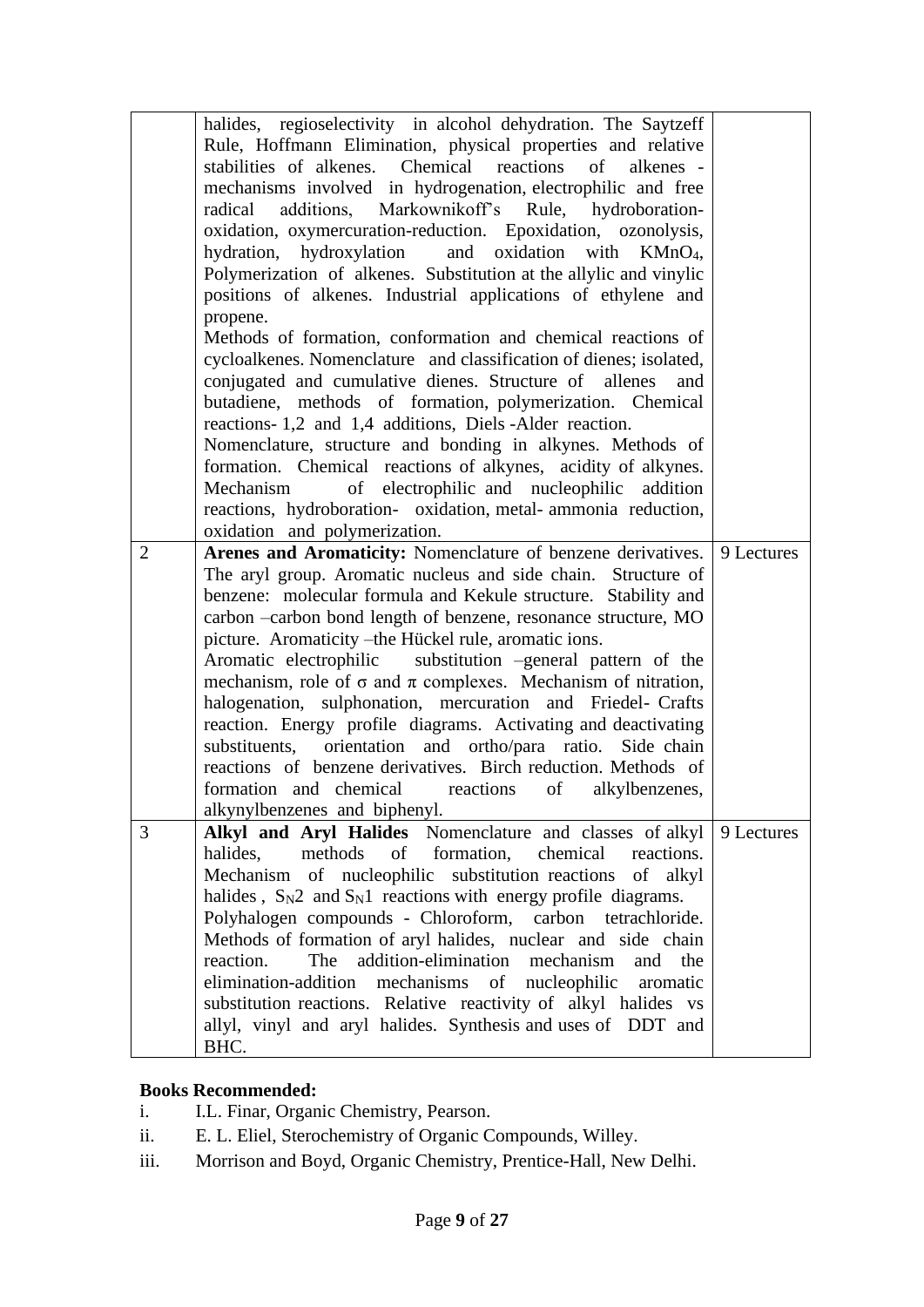- iv. S.M. Mukerji and Singh. Reaction mechanism in Organic Chemistry, Macmillan, Reprint.
- v. Jagdamba Singh, Undergraduate Organic Chemistry Vol.-I, Pragati Prakashan.
- vi. R.L. Madan, Chemistry for Degree students, S. Chand & Company, New Delhi.
- vii. G. Marc Loudon, Organic Chemistry, Oxford University Press (Replica press), Kundali, Haryana.

# **Semester II Paper III Physical Chemistry**

## **Details of Course:**

| S.No.        | Contents                                                                                                                                                                                                                                                                                                                                                                                                                                                                                                                                                                                                                                                                                                                                                                                                                                                                                                                                                                                                        | Contact        |
|--------------|-----------------------------------------------------------------------------------------------------------------------------------------------------------------------------------------------------------------------------------------------------------------------------------------------------------------------------------------------------------------------------------------------------------------------------------------------------------------------------------------------------------------------------------------------------------------------------------------------------------------------------------------------------------------------------------------------------------------------------------------------------------------------------------------------------------------------------------------------------------------------------------------------------------------------------------------------------------------------------------------------------------------|----------------|
|              |                                                                                                                                                                                                                                                                                                                                                                                                                                                                                                                                                                                                                                                                                                                                                                                                                                                                                                                                                                                                                 | Hours/         |
|              |                                                                                                                                                                                                                                                                                                                                                                                                                                                                                                                                                                                                                                                                                                                                                                                                                                                                                                                                                                                                                 | Lectures       |
| $\mathbf{1}$ | Chemical Kinetics and Catalysis: Chemical kinetics and its<br>scope, rate of a reaction, factors influencing the rate of a reaction-<br>concentration, temperature, pressure, solvent, light, catalyst.<br>Concentration dependence of rates mathematical characteristics of<br>simple reaction – zero order, first order, second order, pseudo<br>order, half life determination of the order of reaction – differential<br>method, method of integration, method of half life period and<br>isolation methods concept of activation energy. Radioactive decay<br>a first order phenomenon. Catalysis, characteristics of catalyzed                                                                                                                                                                                                                                                                                                                                                                            | 15<br>Lectures |
|              | reactions, classification of catalysis, miscellaneous examples.                                                                                                                                                                                                                                                                                                                                                                                                                                                                                                                                                                                                                                                                                                                                                                                                                                                                                                                                                 |                |
| 2            | <b>Thermodynamics I:</b> Definition of thermodynamic terms, system,<br>surroundings etc. types of systems, intensive and extensive<br>properties, state and path functions and their differentials,<br>thermodynamic process, concept of heat and work, First law of<br>thermodynamics, definition of internal energy and enthalpy. Heat<br>capacity – heat capacities at constant volume and at constant<br>pressure and their relationship, Joule - Thomson coefficient and<br>inversion temperature, calculation of w, q, dU $\&$ dH for the<br>expansion of ideal gases under isothermal and adiabatic conditions<br>for reversible processes, Thermochemistry; standard state,<br>Standard enthalpy of formation – Hess's law of heat summation<br>and its application, heat of reaction at constant pressure and at<br>constant volume. Enthalpy of neutralization, bond dissociation<br>energy and its calculation from thermochemical data, temperature<br>dependence of enthalpy, Kirchoff's equation. | 15<br>Lectures |

- i. Atkins P.W., Physical Chemistry, Oxford Uni, 2006
- ii. Bell D.W. Physical Chemistry, Thomson Press, 2007
- iii. R.L. Madan, Chemistry for Degree Students, S. Chand & Company, New Delhi.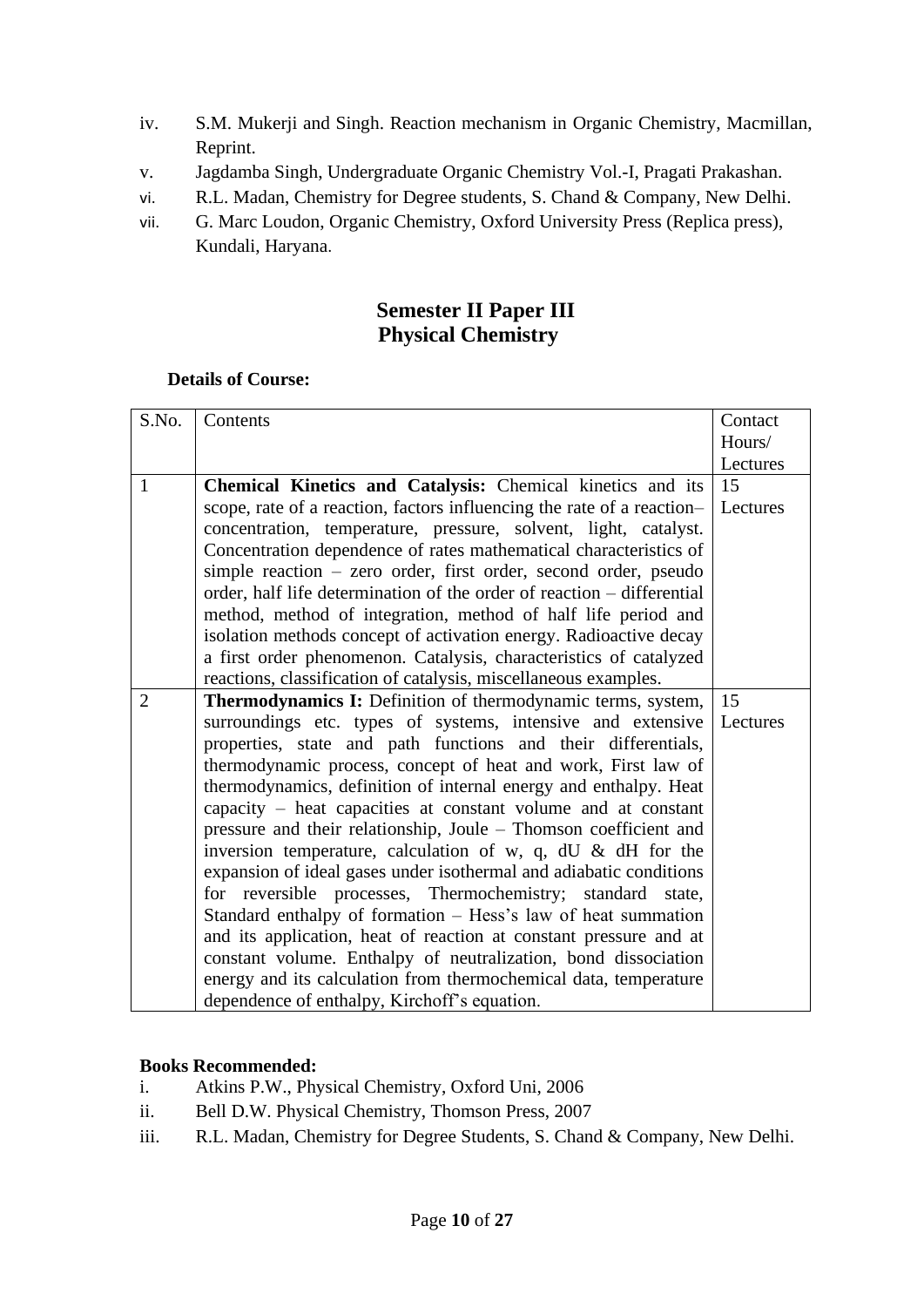- iv. Puri and Sharma and Pathaniya, Principles of Physical Chemistry, Milestone Publisher and Distributors, New Delhi.
- v. Essential of Physical Chemistry, Bahl and Tuli, S. Chand & Company, New Delhi.

#### **SEMESTER II B. Sc. Chemistry**

## **Lab Course:**

- 1. Lab Hazards and Safety precautions
- 2. Determination of surface tension, viscosity, parachor and relative surface tension/viscosity of given liquids.
- 3. Organic compounds: basic difference between inorganic salts and organic compounds- solubility in water, unsaturation tests; difference between aromatic and aliphatic compounds, determination of MP/BP. Identification of aromatic/aliphatic hydrocarbons, their halogen derivatives, Fusion of organic compound with sodium, preparation of sodium extract- test for the presence of halogens in organic compounds.
- 4. Home assignments.

One exercise each from organic and physical chemistry experiment shall be given in the examination.

### **Distribution of marks shall be as given below:**

| А. | Determination of viscosity and surface tension measurements etc. of given |  |  |  |
|----|---------------------------------------------------------------------------|--|--|--|
|    | liquids                                                                   |  |  |  |

- B. Organic chemistry exercise 20 D. Viva 05
- E. Home assignment/internal assessment, lab record and attendance 15

### **Note:**

- *The lab work of the student has to be evaluated and assessed carefully and periodically. A minimum of 12 experiments covering all the kind of exercises has to be performed during a semester. The semester record has to be maintained by the department/college as an official record.*
- *Less than zero mark will not be awarded.*
- *The total number of students to be examined per batch shall not be more than sixty.*
- *Duration of the practical examination shall be of 06 (six) hours.*
- *Marks have to be submitted to the Controller Examination, KU, in a sealed envelope making a copy to the Principal/Head of the department*.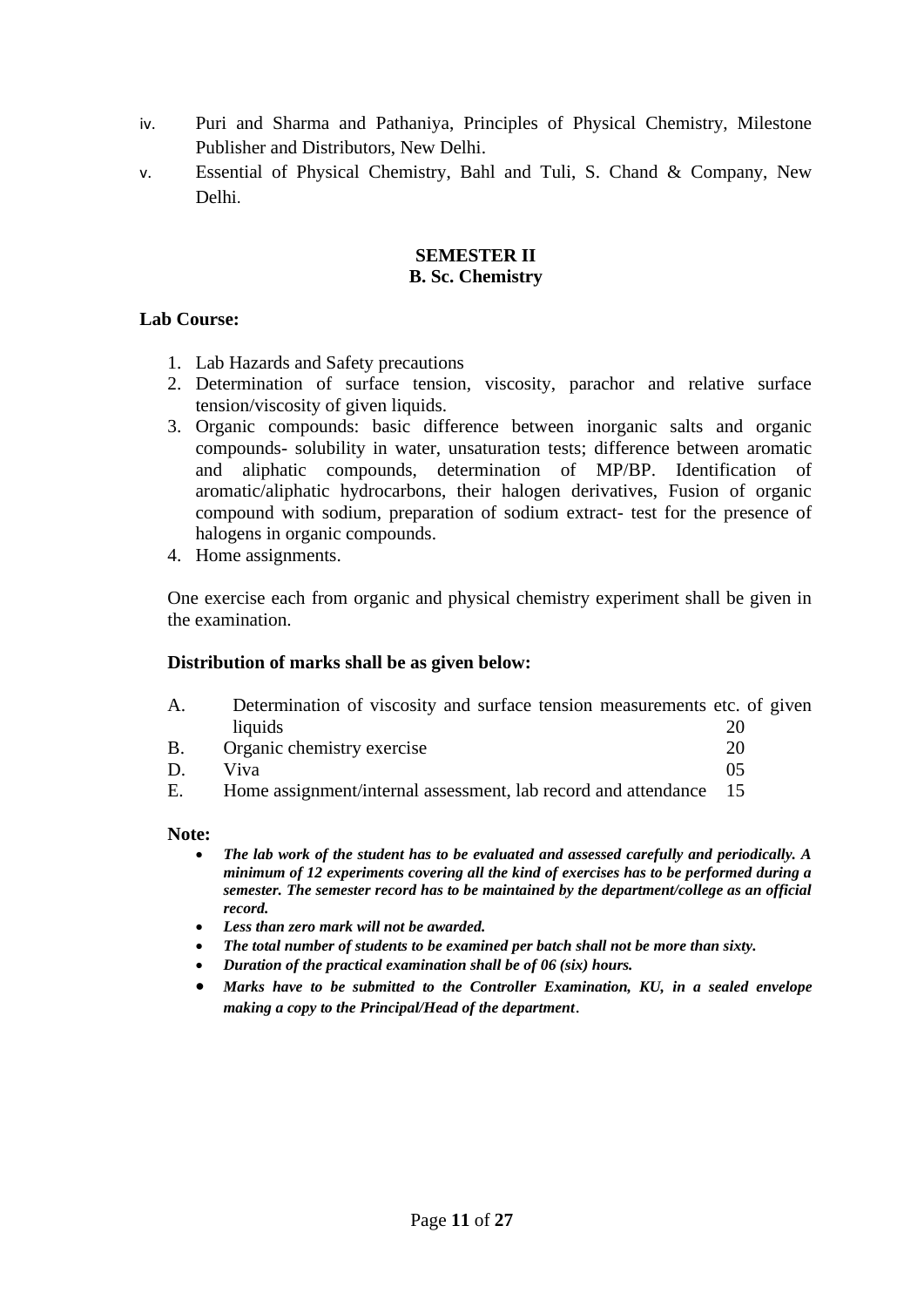# **Semester III Paper I Inorganic Chemistry**

## **Details of Course :**

| S.No.          | Contents                                                                                                                         | Contact    |
|----------------|----------------------------------------------------------------------------------------------------------------------------------|------------|
|                |                                                                                                                                  | Hours/     |
|                |                                                                                                                                  | Lectures   |
| $\mathbf{1}$   | <b>Chemistry of Transition Elements (First Transition Series):</b>                                                               | 8 Lectures |
|                | Characteristic properties of the elements; ionic radii, oxidation<br>states, complex compound formation and magnetic properties. |            |
|                | Their binary compounds, illustrating relative stability of their                                                                 |            |
|                | oxidation states, coordination number and geometry.                                                                              |            |
|                |                                                                                                                                  |            |
| $\overline{2}$ | <b>Chemistry of Transition Elements (Second and Third Series):</b>                                                               | 5 Lectures |
|                | General characteristics, comparative treatment with their                                                                        |            |
|                | analogues in respect of ionic radii, oxidation state, magnetic                                                                   |            |
|                | behaviour and stereochemistry.                                                                                                   |            |
| 3              | Acids and Bases: Arrhenius concept, Bronsted-Lowry concept,                                                                      | 5 Lectures |
|                | Lux-Flood and Lewis concept of acids and bases, role of the                                                                      |            |
|                | solvent and strength of acids and bases. Acid-base properties in                                                                 |            |
|                | non-aqueous media.                                                                                                               |            |
| $\overline{4}$ | Coordination Chemistry-I: Werner's theory for coordination                                                                       | 8 Lectures |
|                | compounds; its experimental verification, effective atomic number                                                                |            |
|                | concept, chelates. Nomenclature of coordination<br>(EAN)                                                                         |            |
|                | compounds (IUPAC system), stability of complexes and factors                                                                     |            |
|                | contributing to the stability. Valence Bond Theory (VBT) for                                                                     |            |
|                | coordination compounds, magnetic properties of complex                                                                           |            |
|                | compounds.                                                                                                                       |            |
| 5              | Paint industry: Constitution, colouring compounds.                                                                               | 4 Lectures |

- i. J.D. Lee, Concise, Inorganic Chemistry, Wiley & Sons.
- ii. Atkins P.W., Physical Chemistry, Oxford Press.
- iii. Puri, Sharma and Kaliya, Principles of Inorganic Chemistry, Milestone Publisher & Distributors, New Delhi.
- iv. R.L. Madan, Chemistry for degree students. S. Chand & Company, New Delhi.
- v. Malik, Tuli and Madan, Selected topics in Inorganic Chemistry, S. Chand & Company, New Delhi.
- vi. A.K. De, Text book of Inorganic Chemistry, New Age International.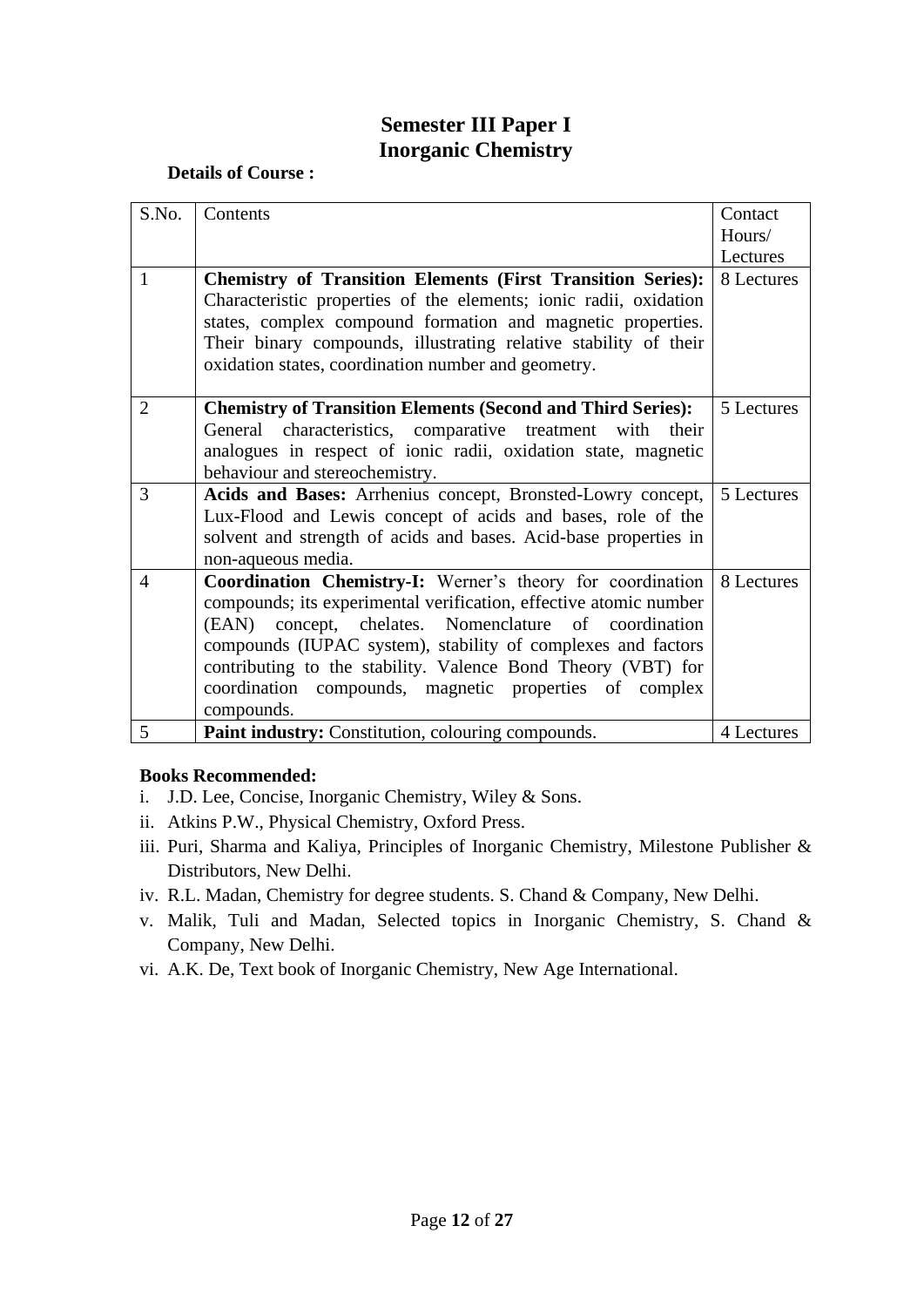# **Semester III Paper II Organic Chemistry**

| S.No.          | Contents                                                                                                                                                                                                                                                                   | Contact    |
|----------------|----------------------------------------------------------------------------------------------------------------------------------------------------------------------------------------------------------------------------------------------------------------------------|------------|
|                |                                                                                                                                                                                                                                                                            | Hours/     |
|                |                                                                                                                                                                                                                                                                            | Lectures   |
| $\mathbf{1}$   | Electromagnetic<br>Spectrum: Absorption<br><b>Spectroscopy</b>                                                                                                                                                                                                             | 7 Lectures |
|                | Ultraviolet (UV) absorption spectroscopy-absorption laws (Beer-<br>Lambert law), molar absorptivity, presentation and analysis of UV                                                                                                                                       |            |
|                | spectra, types of electronic transitions, effect of conjugation,<br>concept of chromophore and auxochrome. Bathochromic,                                                                                                                                                   |            |
|                | hypsochromic, hyperchromic and hypochromic shifts. UV spectra<br>of conjugated enes and enones. Infra Red (IR) absorption                                                                                                                                                  |            |
|                | spectroscopy- molecular vibrations, Hooke's Law, selection rules,<br>intensity and position of IR bands, measurement of IR spectrum,<br>finger print region, characteristic absorptions of various functional<br>groups and interpretation of IR spectra of simple organic |            |
|                | compounds                                                                                                                                                                                                                                                                  |            |
| $\overline{2}$ | Alcohols : Classification and nomenclature. Monohydric alcohols-<br>methods of formation by reduction of aldehydes, ketones,<br>carboxylic acids and esters. Hydrogen bonding. Acidic nature.<br>Reactions of alcohols. Dihydric alcohols-methods of preparation,          | 5 Lectures |
|                | chemical reactions of vicinal glycols, oxidative cleavage<br>$[Pb(OAc)4$ and $HIO4]$ and pinacol-pinacolone rearrangement.                                                                                                                                                 |            |
|                | Trihydric alcohols-methods of formation, chemical reactions of<br>glycerol.                                                                                                                                                                                                |            |
| 3              | Phenols : Nomenclature, structure and bonding. Preparation of                                                                                                                                                                                                              | 6 Lectures |
|                | phenols, physical properties and acidic character. Comparative                                                                                                                                                                                                             |            |
|                | acidic strengths of alcohols and phenols, resonance stabilization of<br>phenoxide ion. Reactions of phenols-electrophilic aromatic                                                                                                                                         |            |
|                | substitution, acylation and carboxylation. Mechanism of Fries                                                                                                                                                                                                              |            |
|                | Claisen condensation, Gatterman<br>rearrangement,<br>synthesis,                                                                                                                                                                                                            |            |
|                | Houben-Hoesch reaction, Lederer-Manasse reaction and Reimer-                                                                                                                                                                                                               |            |
|                | Tiemann reaction.                                                                                                                                                                                                                                                          |            |
| $\overline{4}$ | <b>Ethers and Epoxides:</b> Nomenclature, methods of preparation.<br>Physical properties. Chemical reactions-cleavage and auto-<br>oxidation, Ziesel's method. Synthesis of epoxides. Acid and base                                                                        | 5 Lectures |
|                | catalyzed ring opening of epoxides, orientation of epoxide ring                                                                                                                                                                                                            |            |
|                | opening, reactions of Grignard and organo-lithium reagents with<br>epoxides.                                                                                                                                                                                               |            |
| 5              | Aldehydes and Ketones: Nomenclature and structure of the                                                                                                                                                                                                                   | 7 Lectures |
|                | carbonyl group. Synthesis of aldehydes and ketones with                                                                                                                                                                                                                    |            |
|                | particular reference to the synthesis from acid chlorides, synthesis                                                                                                                                                                                                       |            |
|                | using 1,3-dithianes, from nitriles and carboxylic acids. Physical                                                                                                                                                                                                          |            |
|                | properties. Mechanism of nucleophilc additions to carbonyl group<br>with particular emphasis on benzoin, aldol, Perkin<br>and                                                                                                                                              |            |
|                | Knoevenagel condensation. Condensation with ammonia and its                                                                                                                                                                                                                |            |
|                | derivatives; Wittig reaction, Mannich reaction. Use of acetals as<br>protecting group. Oxidation of aldehydes, Baeyer-Villiger                                                                                                                                             |            |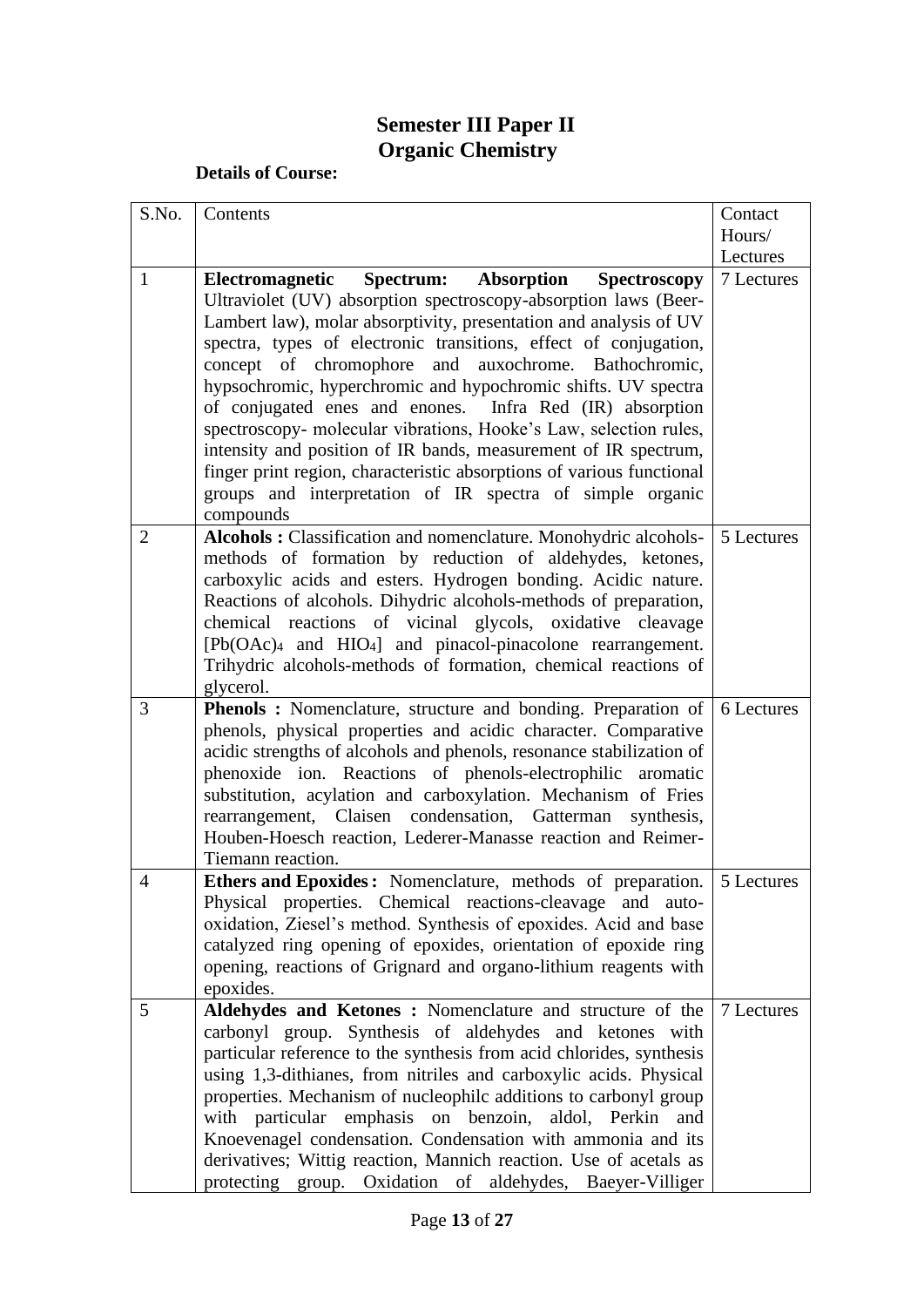| oxidation of ketones, Cannizzaro reaction, MPV, Clemmensen,                         |
|-------------------------------------------------------------------------------------|
| Wolff-Kishner, LiAlH <sub>4</sub> and NaBH <sub>4</sub> reductions. Halogenation of |
| enolizable ketones. An introduction to $\alpha$ -, $\beta$ -unsaturated             |
| aldehydes and ketones.                                                              |

- i. I.L. Finar, Organic Chemistry, Pearson.
- ii. E. L. Eliel, Sterochemistry of Organic Compounds, Willey.
- iii. Morrison and Boyd, Organic Chemistry, Prentice-Hall, New Delhi.
- iv. S.M. Mukerji and Sing. Reaction mechanism in Organic Chemistry, Macmillan, Reprint.
- v. Jagdamba Sing. Undergraduate Organic Chemistry Vol.-I, Pragati Prakashan.
- vi. R.L. Madan, Chemistry for Degree Students, S. Chand & Company, New Delhi.
- vii. Y.R. Sharma, Elementary Spectroscopy, S. Chand & Company, New Delhi.
- viii.G. Marc Loudon, Organic Chemistry, Oxford University Press (Replica press), Kundali, Haryana.

# **Semester III Paper III Physical Chemistry**

| S.No.          | Contents                                                             | Contact    |
|----------------|----------------------------------------------------------------------|------------|
|                |                                                                      | Hours/     |
|                |                                                                      | Lectures   |
| $\mathbf{1}$   | <b>Thermodynamics II :</b> Second law of thermodynamics, need of     | 12         |
|                | the law, different statements of the law. Carnot cycle and its       | Lectures   |
|                | efficiency, Carnot theorem. Thermodynamic scale of temperature.      |            |
|                | Concept of entropy: entropy as a state function, entropy as a        |            |
|                | function of V and T, entropy as a function of P and T, entropy       |            |
|                | change in physical and chemical processes, entropy change in         |            |
|                | reversible and irreversible processes. Clausius inequality, entropy  |            |
|                | as criteria of spontaneity and equilibrium. Entropy change in ideal  |            |
|                | gases and mixing of gases. Gibbs and Helmoltz functions. Gibbs       |            |
|                | function (G) and Helmoltz function (A) as thermodynamic              |            |
|                | quantities, A and G as criteria for thermodynamic equilibrium and    |            |
|                | spontaneity, their advantage over entropy change. Variation of G     |            |
|                | and A with P, V and T. Gibbs-Helmoltz equation, Clapeyron            |            |
|                | equation, Clausius-Clapeyron equation, reaction isotherm and         |            |
|                | reaction isochore.                                                   |            |
| $\overline{2}$ | <b>Chemical Equilibrium:</b> The law of mass action, free energy and | 8 Lectures |
|                | equilibrium constant, factors influencing equilibrium constant,      |            |
|                | relationship between Kp and Kc. Thermodynamic derivation of          |            |
|                | the law of mass action, application of law of mass action to some    |            |
|                | homogenous and heterogeneous equilibrium, Le-Chatelier's             |            |
|                | principle.                                                           |            |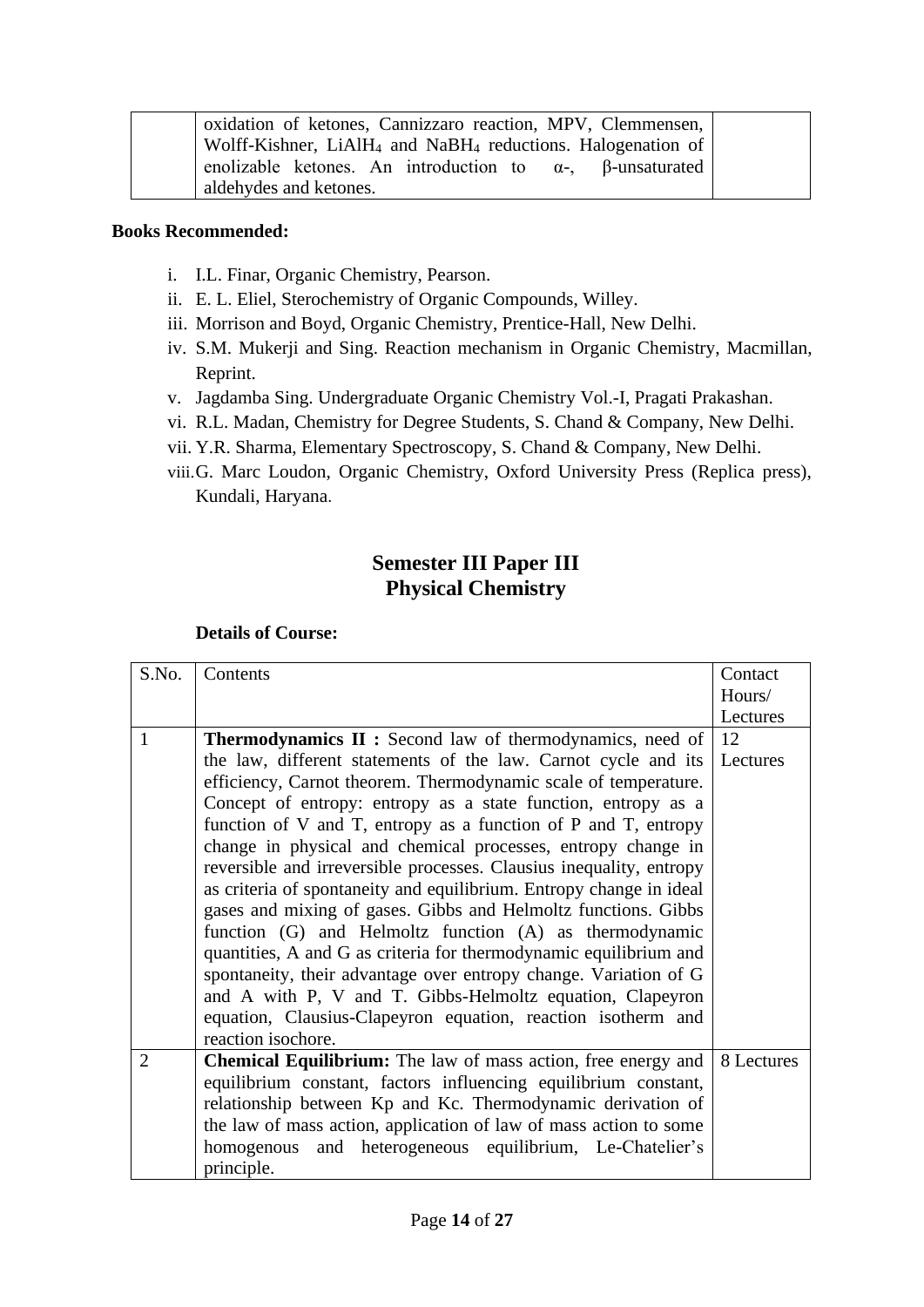| 3 | <b>Phase Equilibrium:</b> Statement and meaning of the terms: phase,        | 10 |
|---|-----------------------------------------------------------------------------|----|
|   | component and degree of freedom, derivation of Gibbs phase rule,   Lectures |    |
|   | phase equilibria of one component systems- water, carbon dioxide            |    |
|   | and sulphur. Phase equilibria of two component systems: solid-              |    |
|   | liquid equilibra, simple eutectic; Bi-Cd, Pb-Ag systems,                    |    |
|   | desilverisation of lead. Solid solutions-compound formation with            |    |
|   | congruent melting point (Mg-Zn) and incongruent melting point               |    |
|   | $(NaCl-H2O, FeCl3-H2O$ and $CuSO4-H2O$ systems). Freezing                   |    |
|   | mixtures, acetone- dry ice. Liquid-liquid mixtures: ideal liquid            |    |
|   | mixtures, Raoult's and Henry's law. Non-ideal systems-                      |    |
|   | azeotropes; HCl-H <sub>2</sub> O and ethanol-water systems. Partially       |    |
|   | miscible liquids; phenol-water, trimethylamine-water, nicotine-             |    |
|   | water systems. Lower and upper consolute temperature. Effect of             |    |
|   | impurity on consolute temperature; immiscible liquids, steam                |    |
|   | distillation. Nernst distribution law: its thermodynamic derivation         |    |
|   | and applications.                                                           |    |

- i. Atkins P.W., Physical Chemistry, Oxford University Press.
- ii. Bell D.W. Physical Chemistry, Thomson Press.
- iii. R. L. Madan, Chemistry for Degree Students, S. Chand & Campany, New Delhi.
- iv. Puri and Sharma, Principal of Physical Chemistry, Milestone Publisher & Distributors, New Delhi..
- **v.** Bahl and Tuli, Essential of Physical Chemistry, S. Chand & Company, New Delhi**.**

### **SEMESTER III B. Sc. Chemistry**

# **Lab Course:**

- 1. Laboratory hazards and safety precautions.
- 2. Inorganic quantitative analysis-gravimetric estimation of  $Ba^{2+}$ ,  $Fe^{3+} Ni^{2+}$ ,  $Cu^{2+}$  and  $Zn^{2+}$ .
- 3. Inorganic synthesis cuprous chloride, potash alum, chrome alum, ferrous oxalate, ferrous ammonium sulphate, tetraamminecopper(II) sulphate and hexaamminenickel(II) chloride. Crystallization of compounds.
- 4. Organic qualitative analysis- identification of those classes of organic compounds which are being covered in theory classes (alcohols and phenols, difference among pri-, sec- and tertiary alcohols, aldehydes and ketones).

Home assignments: based on theoretical aspects of the experiments.

One exercise each from gravimetric estimation, synthesis of compounds and organic chemistry exercise shall be given in the examination.

# **Distribution of marks shall be as given below:**

| A. | Gravimetric estimation                                         | 16 |
|----|----------------------------------------------------------------|----|
| B. | Inorganic Synthesis                                            | 08 |
| C. | Organic chemistry exercise                                     | 16 |
| D. | Viva                                                           |    |
| Е. | Home assignment/internal assessment, lab record and attendance | 15 |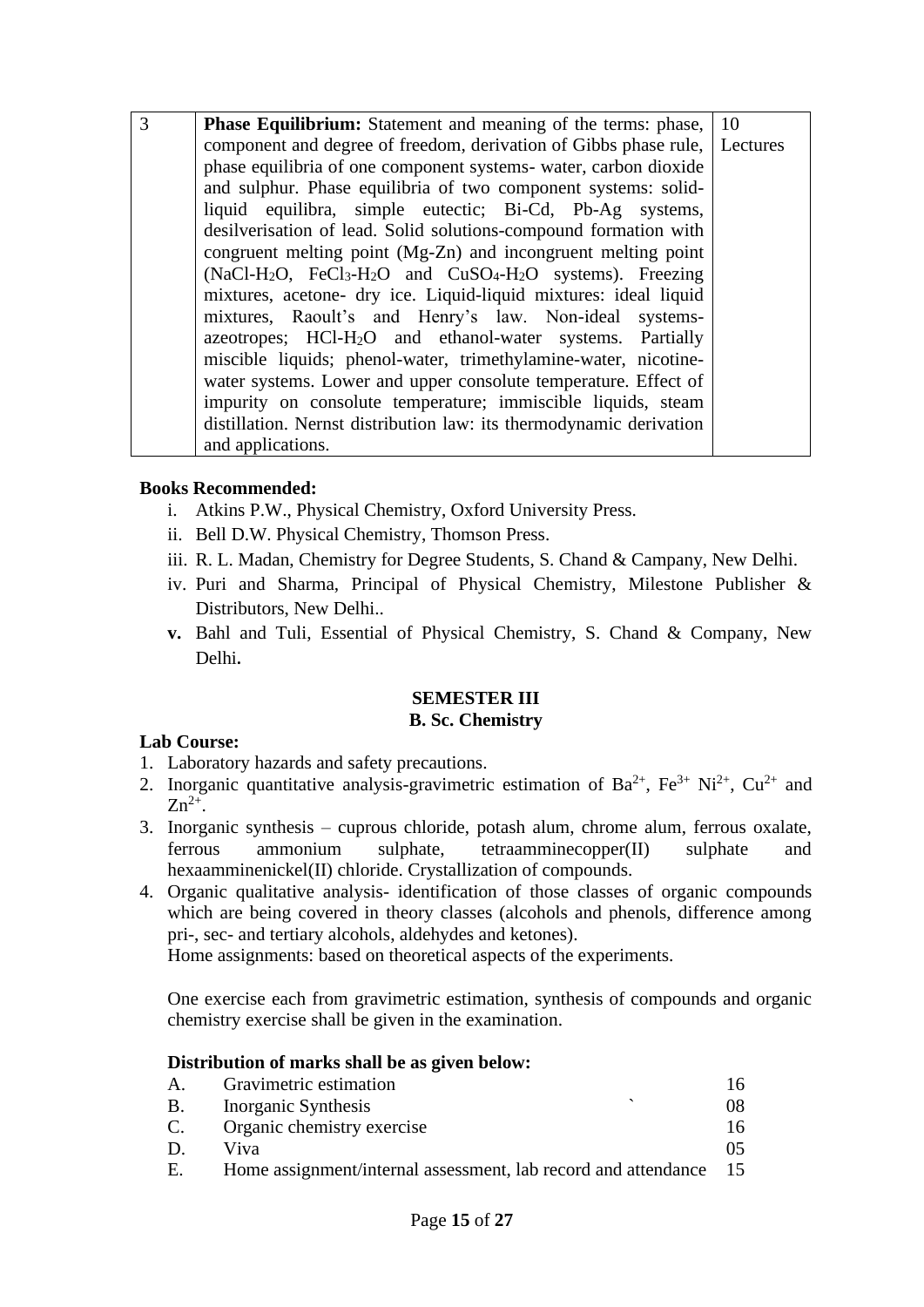#### **Note:**

- *The lab work of the student has to be evaluated and assessed carefully and periodically. A minimum of 12 experiments covering all the kind of exercises has to be performed during a semester. The semester record has to be maintained by the department/college as an official record.*
- *Less than zero mark will not be awarded.*
- *The total number of students to be examined per batch shall not be more than sixty.*
- *Duration of the practical examination shall be of 06 (six) hours.*
- *Marks have to be submitted to the Controller Examination, KU, in a sealed envelope making a copy to the Principal/Head of the department*.

# **Semester IV Paper I Inorganic Chemistry**

#### **Details of Course:**

| S.No.          | Contents                                                                | Contact    |
|----------------|-------------------------------------------------------------------------|------------|
|                |                                                                         | Hours/     |
|                |                                                                         | Lectures   |
| $\mathbf{1}$   | Redox Reactions II : Standard electrode potential, Reference            | 6 Lectures |
|                | electrode, determination of electrode potential, electrochemical        |            |
|                | series, uses of electrode potential data, reaction feasibility and      |            |
|                | related numerical problems.                                             |            |
| $\overline{2}$ | <b>Chemistry of Lanthanides:</b> Electronic structure, oxidation        | 6 Lectures |
|                | states, ionic radii, lanthanide contraction and its consequences,       |            |
|                | complex formation, methods of separation of lanthanides-                |            |
|                | fractional crystallization, fractional precipitation, change<br>in      |            |
|                | oxidation state, solvent extraction and ion exchange methods.           |            |
| 3              | <b>Chemistry of Actinides:</b> General features of actinides-electronic | 6 Lectures |
|                | configuration, atomic and ionic radii, ionization potential,            |            |
|                | oxidation states and complex formation.                                 |            |
| $\overline{4}$ | Non Aqueous Solvents: Classification of solvents, their general         | 6 Lectures |
|                | characteristics, physical properties of the solvents, reaction in non-  |            |
|                | aqueous solvents-liquid $NH_3$ and $SO_2$ (auto-ionization,             |            |
|                | precipitation reactions, acid-base reaction, oxidation-reduction        |            |
|                | reactions, salvation and solvolysis, complex formation), merits and     |            |
|                | demerits.                                                               |            |
| 5              | Corrosion of metal: Concept of corrosion, theories of corrosion,        | 6 Lectures |
|                | types of corrosion, atmospheric and immersed corrosion,                 |            |
|                | protection of metals from corrosion, methods based on treatment         |            |
|                | of metals and treatment of medium. Passivity of metals; concept         |            |
|                | of passivity, theories, causes of passivity, electronic interpretation, |            |
|                | electro-chemical passivity, applications.                               |            |

- i. J.D. Lee Concise, Inorganic Chemistry, Wiley & Sons.
- ii. Atkins P.W. Physical Chemistry, Oxford University Press.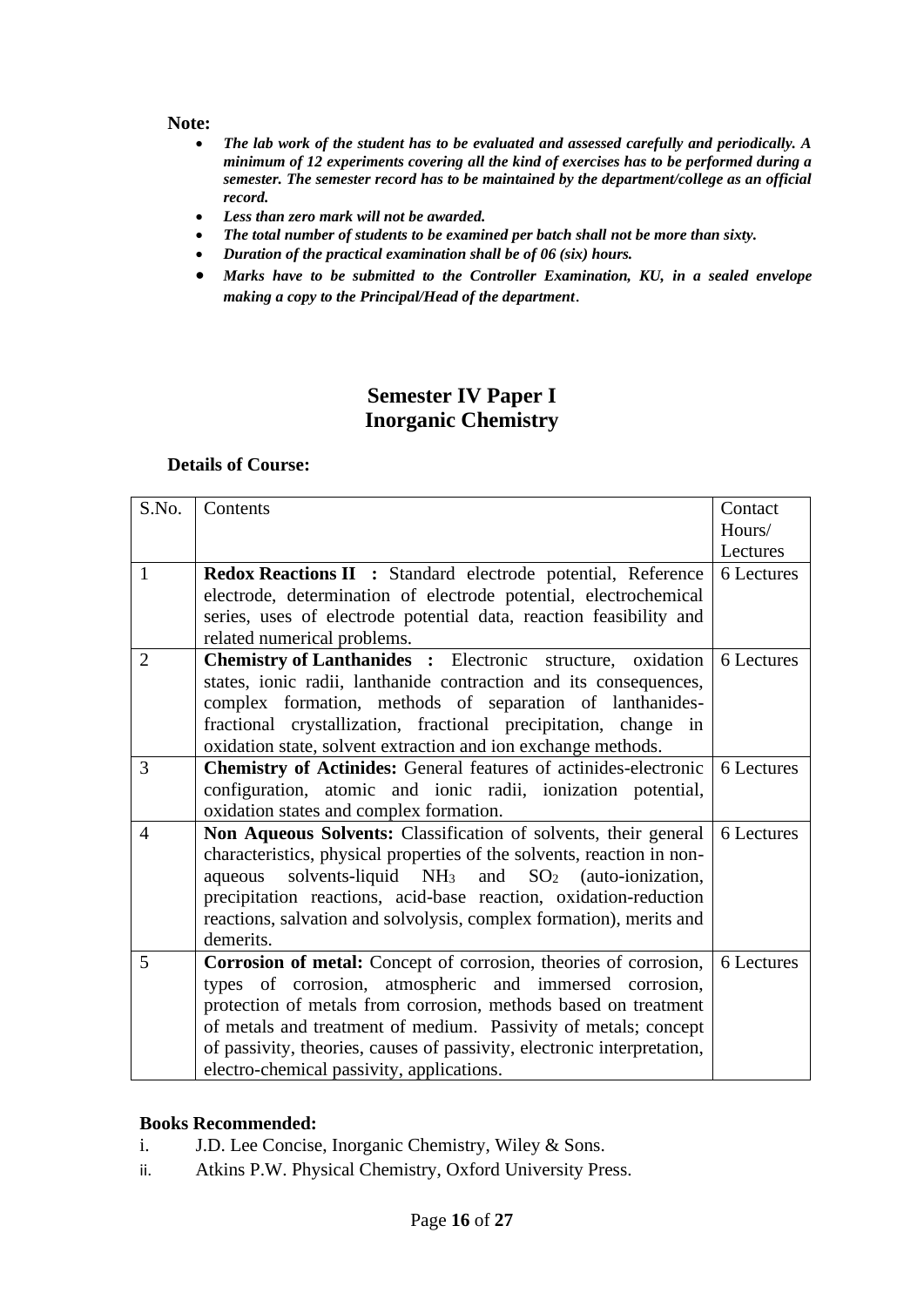- iii. Puri, Sharma and Kaliya, Principles of Inorganic Chemistry, Milestone Publisher & Distributors.
- iv. R.L. Madan, Chemistry for degree students. S. Chand & Company, New Delhi.
- v. Malik, Tuli and Madan, Selected topics in Inorganic Chemistry, S. Chand.
- vi. A.K. De, Text book of Inorganic Chemistry, New Age International.

# **Semester IV Paper II Organic Chemistry**

| S.No.          | Contents                                                                                                                           | Contact    |
|----------------|------------------------------------------------------------------------------------------------------------------------------------|------------|
|                |                                                                                                                                    | Hours/     |
|                |                                                                                                                                    | Lectures   |
| $\mathbf{1}$   | Carboxylic Acids: Nomenclature, structure and bonding, physical                                                                    | 10         |
|                | properties, acidity of carboxylic acids, effects of substituents on                                                                | Lectures   |
|                | acid strength. Preparation of carboxylic acids. Reactions of                                                                       |            |
|                | carboxylic acids, Hell-Volhard-Zelinsky reaction. Synthesis of                                                                     |            |
|                | acid chlorides, esters and amides. Reduction of carboxylic acids,                                                                  |            |
|                | mechanism of decarboxylation. Methods of formation and                                                                             |            |
|                | chemical reactions of halo acids, hydroxy acids- malic, tartaric,                                                                  |            |
|                | and citric acids. Methods of preparation and chemical reactions of                                                                 |            |
|                | unsaturated monocarboxylic acids. Dicarboxylic acids-methods of                                                                    |            |
|                | preparation and effect of heat and dehydrating agents.                                                                             |            |
| $\overline{2}$ | Carboxylic acid derivatives: Structure and nomenclature of acid                                                                    | 6 Lectures |
|                | chlorides, esters, amides (urea) and acid anhydrides. Relative                                                                     |            |
|                | stability of acyl derivatives. Physical properties, interconversion of                                                             |            |
|                | acid derivatives by nucleophilic acyl substitution. Preparation of                                                                 |            |
|                | carboxylic acid derivatives, chemical reactions. Mechanism of                                                                      |            |
|                | esterification and hydrolysis (acidic and basic).                                                                                  |            |
| 3              | <b>Nitrogen Containing Organic Compounds:</b><br>Preparation<br>of                                                                 | 8 Lectures |
|                | nitroalkanes and nitroarenes. Chemical reactions of nitroalkanes.                                                                  |            |
|                | Mechanism of nucleophilic substitution in nitroarenes and their<br>reduction in acidic, neutral and alkaline medium. Picric acid.  |            |
|                |                                                                                                                                    |            |
|                | Halonitroarenes-reactivity, structure and nomenclature of amines.                                                                  |            |
|                | Physical properties. Separation of mixture of primary, secondary<br>and tertiary amines. Structural features affecting basicity of |            |
|                | amines. Amine salts as phase-transfer catalysts. Preparation of                                                                    |            |
|                | alkyl and aryl amines (reduction of nitro compounds, nitriles),                                                                    |            |
|                | reductive amination of aldehydic and ketonic compounds. Gabriel-                                                                   |            |
|                | phthalimide reaction, Hofmann bromamide reaction. Reaction of                                                                      |            |
|                | amines, electrophilic aromatic substitution in aryl amines, reaction                                                               |            |
|                | of amines with nitrous acid. Synthetic transformations of aryl                                                                     |            |
|                | diazonium salts, azo coupling.                                                                                                     |            |
| 4              | Organic Synthesis via Enolates: Acidity of methylene hydrogen,                                                                     | 6 Lectures |
|                | alkylation of diethylmalonate and ethylacetoacetate. Synthesis of                                                                  |            |
|                | Claisen<br>condensation.<br>ethylacetoacetate,<br>the<br>Keto-enol                                                                 |            |
|                | tautomerism<br>of<br>ethylacetoacetate.<br>Synthetic<br>of<br>uses                                                                 |            |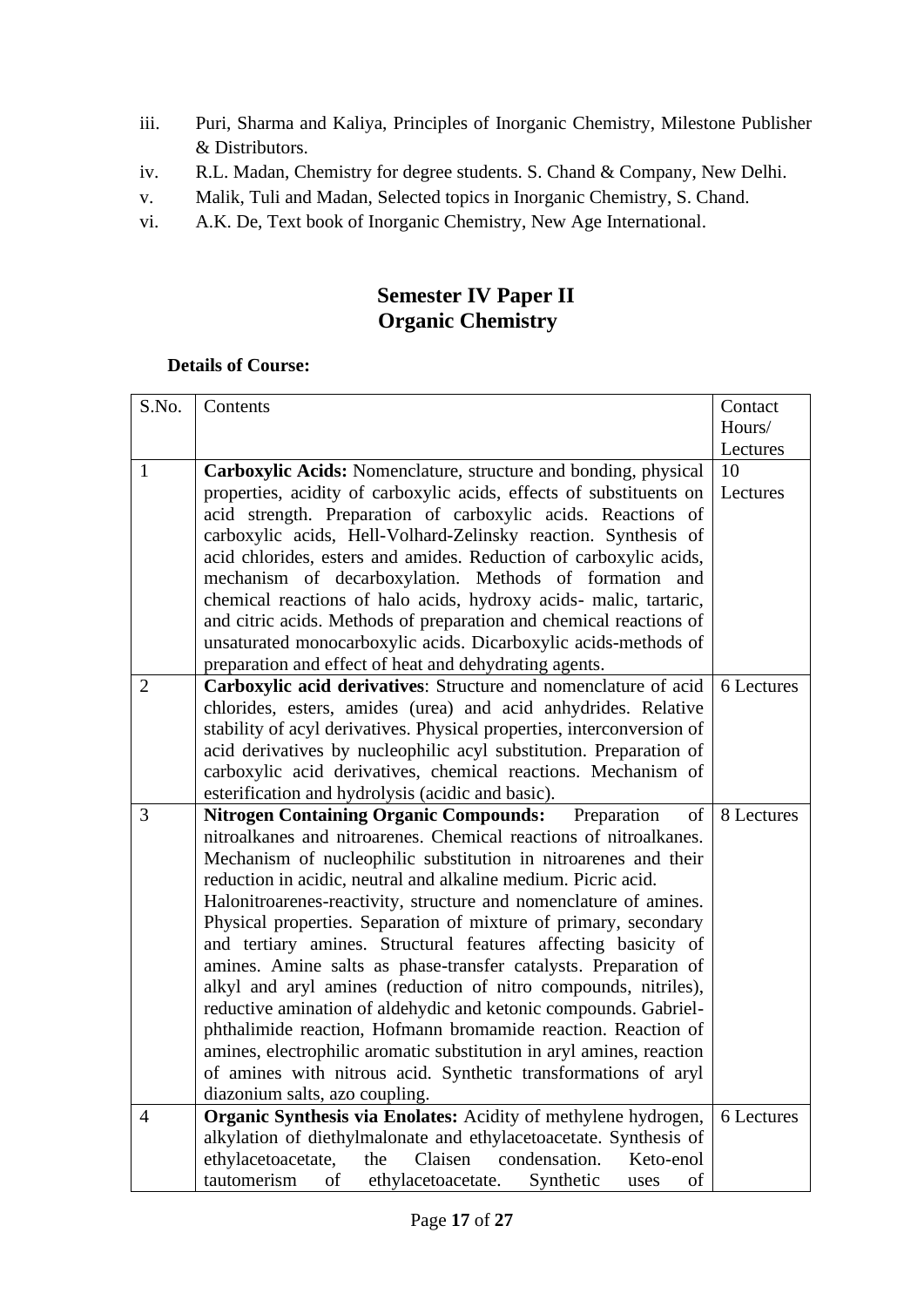| ethylacetoacetate and diethylmalonate. |
|----------------------------------------|
|----------------------------------------|

- i. I.L. Finar, Organic Chemistry, Pearson.
- ii. E. L. Eliel, Sterochemistry of Organic Compounds, Willey.
- iii. Morrison and Boyd, Organic Chemistry, Prentice-Hall, New Delhi.
- iv. S.M. Mukerji and Sing. Reaction mechanism in Organic Chemistry, Macmillan, Reprint.
- v. Jagdamba Singh. Undergraduate Organic Chemistry Vol.-I, Pragati Prakashan.
- vi. R.L. Madan, Chemistry for Degree Students, S. Chand & Company, New Delhi.
- vii. Y.R. Sharma, Elementary Spectroscopy, S. Chand.
- viii. G. Marc Loudon, Organic Chemistry, Oxford University Press (Replica press), Kundali, Haryana.

# **Semester IV Paper III Physical Chemistry**

| S.No.        | Contents                                                                                                                                | Contact  |
|--------------|-----------------------------------------------------------------------------------------------------------------------------------------|----------|
|              |                                                                                                                                         | Hours/   |
|              |                                                                                                                                         | Lectures |
| $\mathbf{1}$ | <b>Electrochemistry I:</b> Electrical transport-conduction in metals and                                                                | 12       |
|              | electrolytic solutions, specific conductance and equivalent                                                                             | Lectures |
|              | conductance, measurement of equivalent conductance, variation of                                                                        |          |
|              | equivalent and specific conductance with dilution. Arrhenius                                                                            |          |
|              | theory of electrolytic dissociation and its limitations, weak and                                                                       |          |
|              | strong electrolytes, Ostwald's dilution law, its uses and                                                                               |          |
|              | limitations. Debye-Hückel theory, equation for strong electrolytes<br>(elementary treatment only). Migration of ions, Transport number, |          |
|              | definition and determination by Hittorf and moving boundary                                                                             |          |
|              | methods, Kohlrausch's law. Application of conductivity                                                                                  |          |
|              | measurements-determination of degree of dissociation, K <sub>a</sub> of                                                                 |          |
|              | acids, solubility product of sparingly soluble salts, conductometric                                                                    |          |
|              | titrations.                                                                                                                             |          |
| 2            | <b>Electrochemistry II :</b> Types of reversible electrodes-gas-metal   12                                                              |          |
|              | ion, metal-metal ion, metal-insoluble salt anion and redox                                                                              | Lectures |
|              | electrodes. Electrode reactions, Nernst equation, derivation of cell                                                                    |          |
|              | EMF and single electrode potential, standard hydrogen electrode-                                                                        |          |
|              | reference electrode, standard electrode potential, sign conventions,                                                                    |          |
|              | electrochemical series and its significance. Electrolytic and                                                                           |          |
|              | Galvanic cells-reversible and irreversible cells, conventional                                                                          |          |
|              | representation of electrochemical cells. EMF of a cell and its                                                                          |          |
|              | measurements. Computation of cell EMF. Calculation of                                                                                   |          |
|              | thermodynamic quantities of cell reactions ( $\Delta G$ , $\Delta H$ and K),                                                            |          |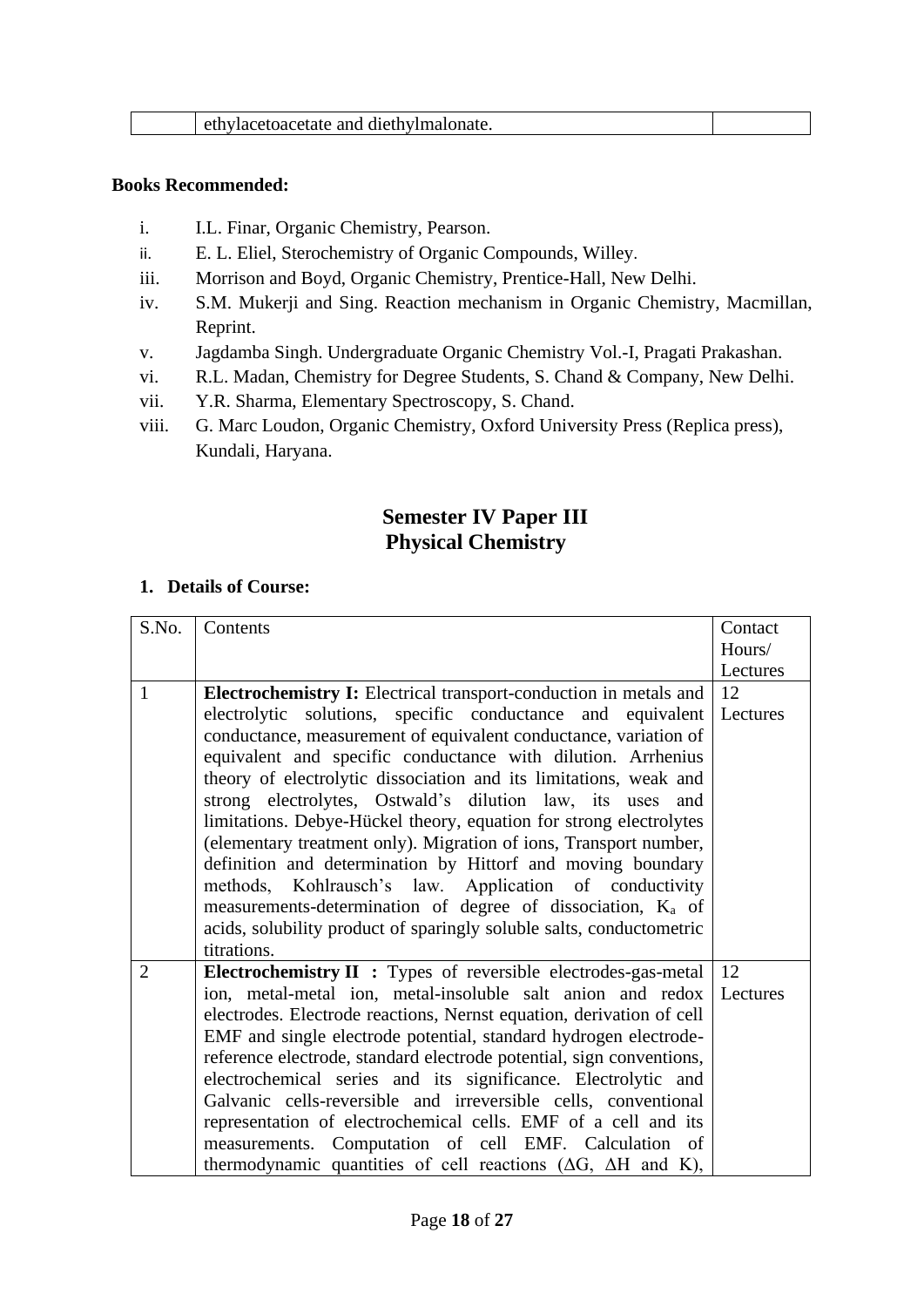| polarization decomposition potentials, over potential and hydrogen<br>over voltage. Definition of pH and $pK_a$ , determination pH using<br>hydrogen, quinhydrone and glass electrodes by potentiometric<br>methods. Mechanism of buffer action, Henderson equation. |  |
|----------------------------------------------------------------------------------------------------------------------------------------------------------------------------------------------------------------------------------------------------------------------|--|
| Hydrolysis of salts.                                                                                                                                                                                                                                                 |  |
| <b>Surface Chemistry:</b> Types of adsorption, Freundlich's and 4 Lectures                                                                                                                                                                                           |  |
| Langmuir's adsorption isotherms and their applications, charge on                                                                                                                                                                                                    |  |
| the colloidal particle, size of the colloidal particle, Perrin's method                                                                                                                                                                                              |  |
| of determination of the Avogadro's number.                                                                                                                                                                                                                           |  |

- i. Atkins P.W., Physical Chemistry, Oxford University Press.
- ii. Bell D.W. Physical Chemistry, Thomson Press.
- iii. R.L. Madan, Chemistry for Degree Students, S. Chand & Company, New Delhi.
- iv. Puri, Sharma and Pathaniya, Principles of Physical Chemistry, Milestone Publisher & Distributors, New Delhi.
- v. Bahl and Tuli, Essential of Physical Chemistry, S. Chand.

### **SEMESTER IV B. Sc. Chemistry**

### **Lab Course : Max Marks: 60**

- 1. Laboratory hazards and safety precautions.
- 2. Organic qualitative analysis- identification of organic compounds ( acids and their halogen derivatives, nitrogen containing compounds- nitro, amines, difference among pri-, sec- and tertiary amines).
- 3. Volumetric exercises (double titration)- based on redox reactions involving internal as well as external indicators.

Home assignments: based on theoretical aspects of the experiments.

One exercise each from identification of compound and redox titration shall be given in the examination.

### **Distribution of marks shall be as given below:**

| A. Organic chemistry exercise                                     | 20 |
|-------------------------------------------------------------------|----|
| B. Volumetric exercise                                            | 20 |
| C. Viva                                                           | 05 |
| D. Home assignment/internal assessment, lab record and attendance | 15 |

### **Note:**

- *The lab work of the student has to be evaluated and assessed carefully and periodically. A minimum of 12 experiments covering all the kind of exercises has to be performed during a semester. The semester record has to be maintained by the department/college as an official record.*
- *Less than zero mark will not be awarded.*
- *The total number of students to be examined per batch shall not be more than sixty.*
- *Duration of the practical examination shall be of 06 (six) hours.*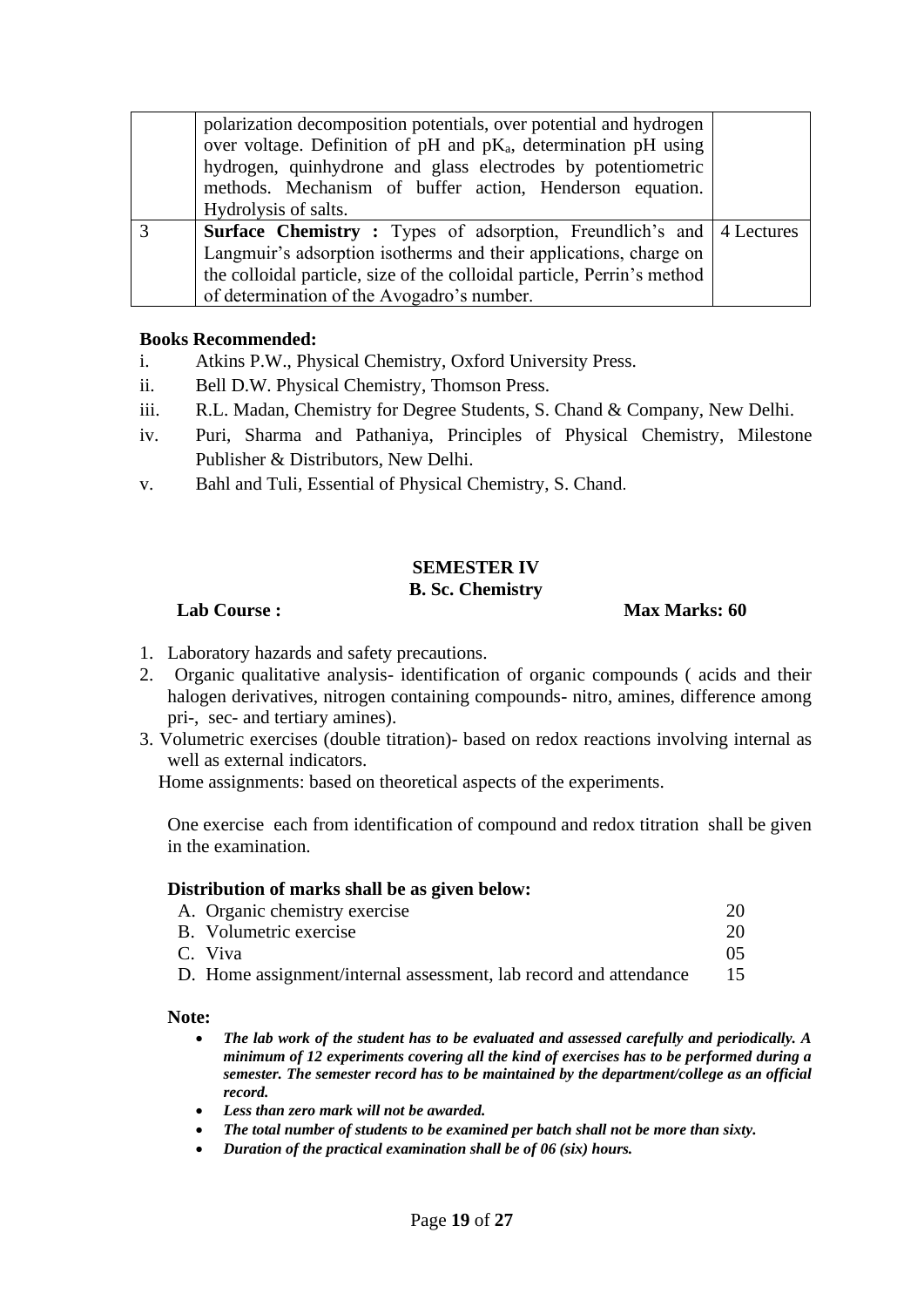• *Marks have to be submitted to the Controller Examination, KU, in a sealed envelope making a copy to the Principal/Head of the department*.

# **Semester V Paper I Inorganic Chemistry**

### **Details of Course:**

| S.No.          | Contents                                                                               | Contact    |
|----------------|----------------------------------------------------------------------------------------|------------|
|                |                                                                                        | Hours/     |
|                |                                                                                        | Lectures   |
| $\mathbf{1}$   | Thermodynamic and Kinetic Aspects of Coordination                                      | 6 Lectures |
|                | <b>Compounds:</b> A brief outline of thermodynamic and kinetic                         |            |
|                | stability of metal complexes and factors affecting the stability of                    |            |
|                | coordination compounds. Substitution reactions in square planar                        |            |
|                | complexes.                                                                             |            |
| $\overline{2}$ | Metal-Ligand Bonding in transition Metal Complexes :                                   | 6 Lectures |
|                | Limitations of valence bond theory, an elementary idea about                           |            |
|                | crystal field theory; crystal field splitting octahedral, tetrahedral                  |            |
|                | and square planar complexes, factors affecting the crystal-field                       |            |
|                | parameters.                                                                            |            |
| 3              | <b>Magnetic Properties of Transition Metal Complexes: Types of  </b>                   | 6 Lectures |
|                | magnetic behaviour, methods<br>determining<br>of<br>magnetic                           |            |
|                | susceptibility; Gouy's and Quincke's methods, spin only formula,                       |            |
|                | correlation of $\mu_s$ and $\mu_{\text{eff}}$ values, orbital contribution to magnetic |            |
|                | moments, application of magnetic moment data for 3d metal                              |            |
|                | complexes.                                                                             |            |
| $\overline{4}$ | Electronic Spectra of Transition Metal Complexes: Types of                             | 6 Lectures |
|                | electronic transitions, selection rules for d-d transitions,                           |            |
|                | spectroscopic ground states, spectrochemical series. Orgel energy                      |            |
|                | level diagram for $d^1$ , $d^4$ and $d^6$ , $d^9$ states, discussion of the            |            |
|                | electronic spectrum of $[Ti(H_2O)_6]^{3+}$ complex ion.                                |            |
| 5              | Electro-analytical Techniques:<br>Basic<br>of<br>concepts                              | 6 Lectures |
|                | electrogravimetric and coulometric analysis. Thermogravimetric                         |            |
|                | analysis. Voltametry; principle of polarography.                                       |            |

- i. J.D. Lee Concise, Inorganic Chemistry, Wiley & Sons.
- ii. Atkins P.W. Physical Chemistry, Oxford University Press.
- iii. Puri, Sharma and Kaliya, Principles Inorganic Chemistry, Milestone Publisher & Distributors, New Delhi.
- iv. R.L. Madan, Chemistry for degree students. S. Chand & Company, New Delhi.
- v. Malik, Tuli and Madan, Selected topics in Inorganic Chemistry, S. Chand & Company, New Delhi.
- vi. A.K. De, Text book of Inorganic Chemistry, New Age International.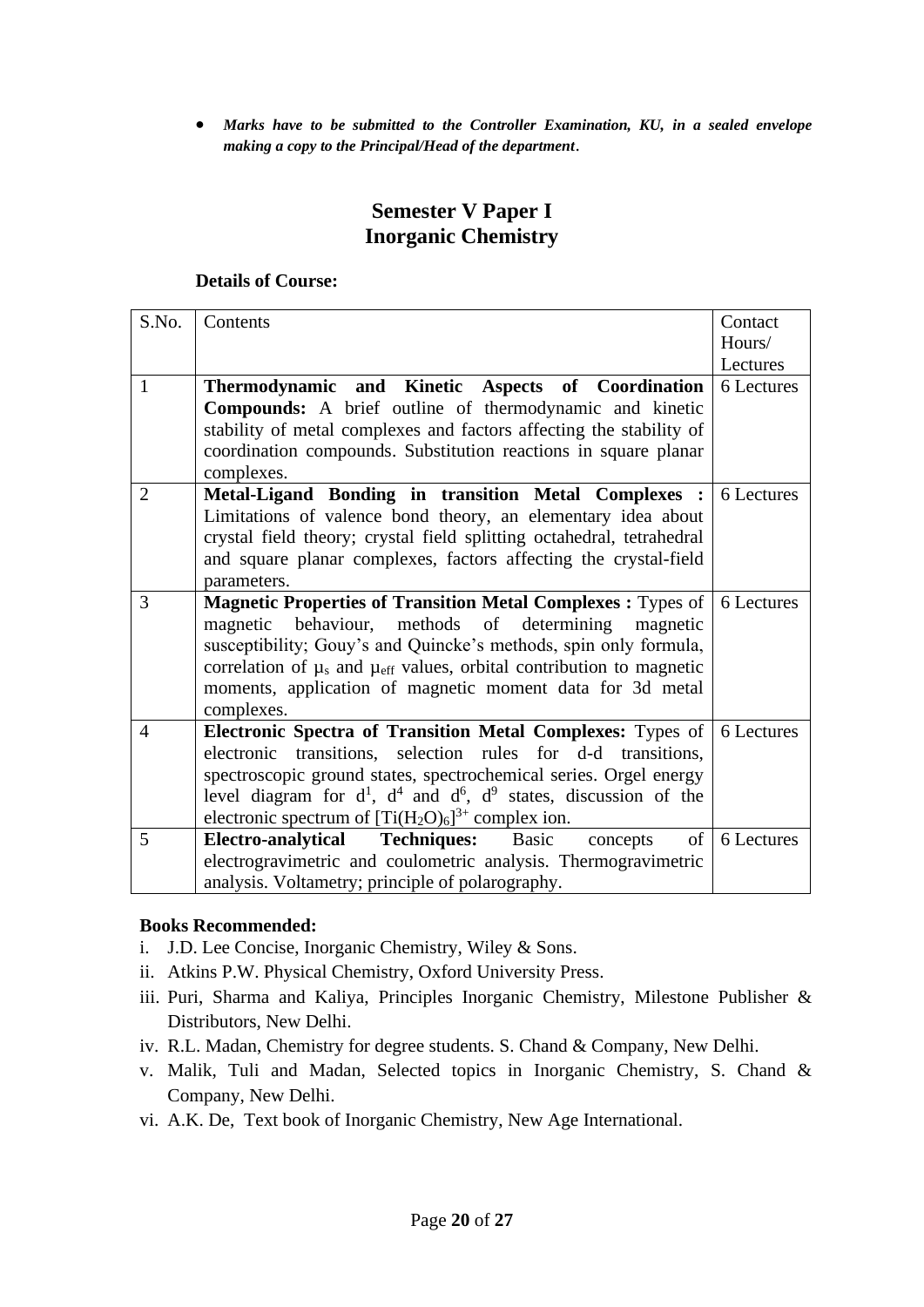# **Semester V Paper II Organic Chemistry**

# **Details of Course:**

| S.No.          | Contents                                                                                                                                                                                                                                                                                                                                                                                                                                                                                                                                                                                                                                                                                                                                                            | Contact    |
|----------------|---------------------------------------------------------------------------------------------------------------------------------------------------------------------------------------------------------------------------------------------------------------------------------------------------------------------------------------------------------------------------------------------------------------------------------------------------------------------------------------------------------------------------------------------------------------------------------------------------------------------------------------------------------------------------------------------------------------------------------------------------------------------|------------|
|                |                                                                                                                                                                                                                                                                                                                                                                                                                                                                                                                                                                                                                                                                                                                                                                     | Hours/     |
|                |                                                                                                                                                                                                                                                                                                                                                                                                                                                                                                                                                                                                                                                                                                                                                                     | Lectures   |
| $\mathbf{1}$   | <b>Spectroscopy:</b> Nuclear<br>magnetic<br>(NMR)<br>resonance<br>magnetic<br>NMR)<br>Proton<br>spectroscopy;<br>(1H)<br>resonance<br>spectroscopy, nuclear shielding and deshielding, chemical shift<br>and molecular structure, spin-spin splitting and coupling constants,<br>areas of signals, interpretation of pmr spectra of simple organic<br>molecules such as ethyl bromide, ethanol, acetaldehyde, 1,1,2-<br>tribromoethane, ethyl acetate, toluene and acetophenone, Problems<br>pertaining to the structure elucidation of simple organic<br>compounds using UV, IR and PMR spectroscopic techniques                                                                                                                                                   | 6 Lectures |
| $\overline{2}$ | <b>Organo-Metallic Compounds:</b> Organomagnesium compounds;<br>the Grignard reagent-formation, structure and chemical reactions.<br>Organozinc compounds; formation and chemical reactions.                                                                                                                                                                                                                                                                                                                                                                                                                                                                                                                                                                        | 5 Lectures |
| 3              | <b>Organo-Sulphur Compounds: Nomenclature, structural features,</b><br>methods of formation and chemical reactions of thiols, thioethers,<br>sulphonic acid, sulphonamides and sulphaguanidine.                                                                                                                                                                                                                                                                                                                                                                                                                                                                                                                                                                     | 5 Lectures |
| $\overline{4}$ | Hetrocyclic Compounds: Introduction: Molecular orbital picture<br>and aromatic characteristics of pyrrole, furan, thiophene and<br>pyridine. Methods of synthesis and chemical reactions with<br>particular emphasis on the mechanism of electrophilic substitution.<br>Mechanism of nucleophilic substitution reactions in pyridine<br>derivatives. Comparison of basicity of pyridine, piperidine and<br>pyrrole. Introduction of condensed five- and six membered<br>heterocycles. Preparation and reactions of quinolene<br>and<br>isoquinolene with special reference to Fischer-Indole synthesis,<br>Skraups synthesis and Bischler-Napieralski synthesis. Mechanism<br>of electrophilic<br>substitution reactions<br>of<br>quinolene<br>and<br>isoquinolene. | 8 Lectures |
| 5              | Classification<br>Carbohydrates:<br>nomenclature.<br>and<br>Monosaccharides,<br>mechanism<br>of<br>formation,<br>osazone<br>inetrconversion of glucose and fructose, chain lengthening and<br>chain shortening of aldoses. Configuration of monosaccharides.<br>Erythro and threo diastereomers. Conversion of glucose into<br>Formation of glycosides, ethers<br>mannose.<br>and<br>esters.<br>Determination of ring size of monosaccharides. Cyclic structure of<br>D(+)-glucose. Mechanism of mutarotation. General study of<br>disaccharides (structure determination not required). General<br>introduction of structure of ribose and deoxyribose.                                                                                                            | 8 Lectures |

- i. I.L. Finar, Organic Chemistry, Pearson.
- ii. E. L. Eliel, Stereochemistry of Organic Compounds, Willey.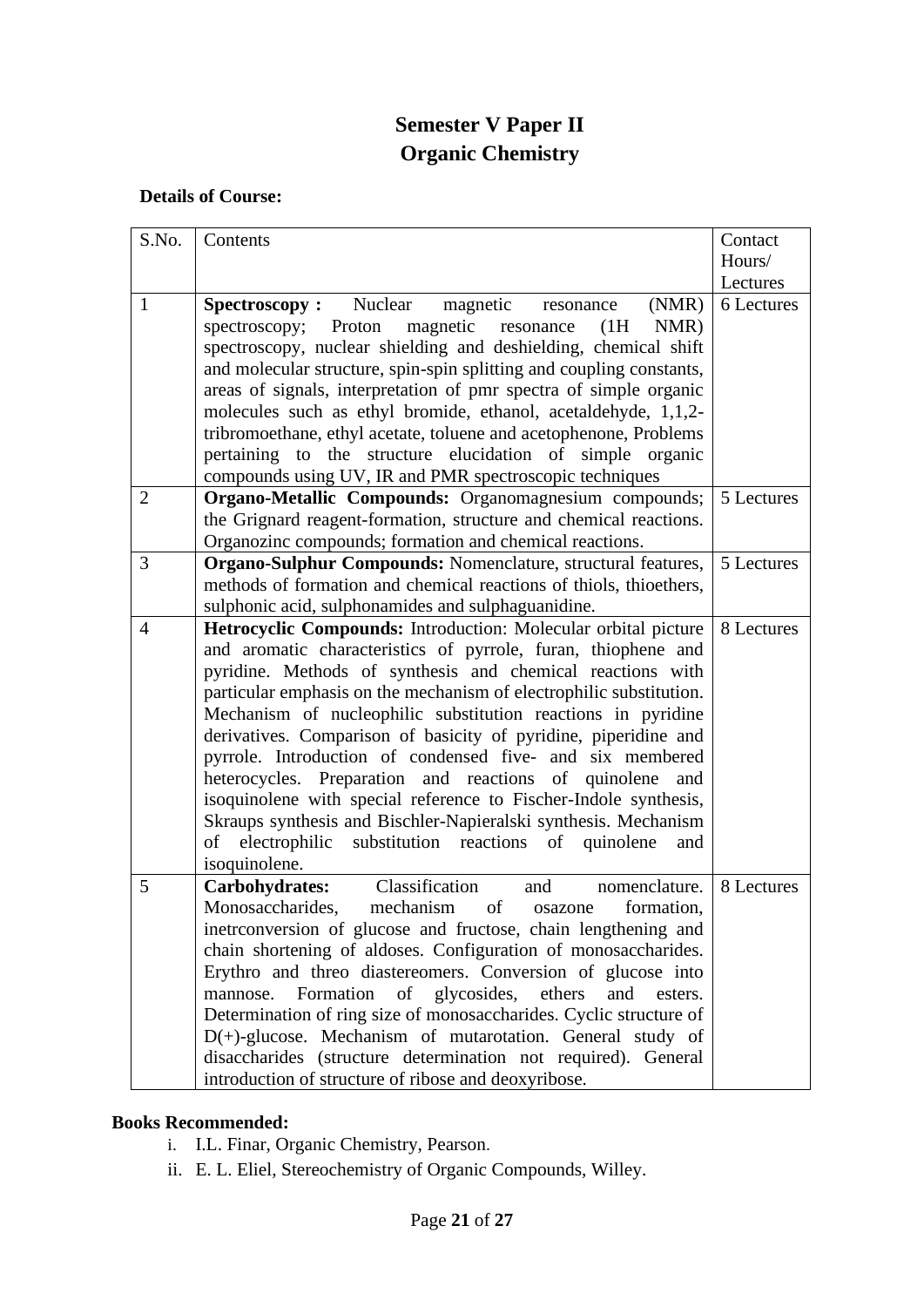- iii. Morrison and Boyd, Organic Chemistry, Prentice-Hall, New Delhi.
- iv. S.M. Mukerji and Sing. Reaction mechanism in Organic Chemistry, Macmillan.
- v. Elementary Spectroscopy, Y.R. Sharma, S. Chand & Company, New Delhi.
- vi. G. Marc Loudon, Organic Chemistry, Oxford University Press (Replica press), Kundali, Haryana.

# **Semester V Paper III Physical Chemistry**

## **Details of Course:**

| S.No.         | Contents                                                                    | Contact  |
|---------------|-----------------------------------------------------------------------------|----------|
|               |                                                                             | Hours/   |
|               |                                                                             |          |
|               |                                                                             | Lectures |
|               | <b>Elementary Quantum Mechanics:</b> Black-body radiation, Plank's          | 12       |
|               | radiation law, photoelectric effect, Bohr's model of hydrogen atom          | Lectures |
|               | (no derivation) and its defects. Compton effect, de Broglie                 |          |
|               | hypothesis, Heisenberg's uncertainty principle, operator concept,           |          |
|               | Hamiltonian operator, Schrödinger wave equation and its                     |          |
|               | importance, physical interpretation of the wave function.                   |          |
| $\mathcal{D}$ | <b>Spectroscopy</b> : Introduction; electromagnetic radiation, regions      | 12       |
|               | of the spectrum, basic features of different spectrometers, Lectures        |          |
|               | statement of the Born-Oppenheimer approximation.                            |          |
| 3             | <b>Energy and Distribution Law:</b> Degrees of freedom, types of $\vert$ 06 |          |
|               | energies in linear and non-linear molecules, derivation and Lectures        |          |
|               | applications of Maxwell-Boltzmann distribution law                          |          |

### **Books Recommended:**

- i. Atkins P.W., Physical Chemistry, Oxford University Press.
- ii. Bell D.W. Physical Chemistry, Thomson Press,
- iii. R.L. Madan, Chemistry for Degree Students, S. Chand & Company.
- iv. Puri, Sharma and Pathaniya, Principal of Physical Chemistry, Milestone Publisher & Distributors, New Delhi,
- v. Bahl and Tuli, Essential of Physical Chemistry, S. Chand.

# **SEMESTER V**

# **B. Sc. Chemistry**

### **Lab Course Max Marks: 60**

- 1. Laboratory hazards and safety precautions.
- 2. Organic qualitative analysis; binary mixture of organic compounds separable by  $H_2O$ .
- 3. Organic synthesis; through nitration, halogenation, and simple oxidation.
- 4. Physical chemistry experiments based on solubility and transition temperature.
- 5. Demonstrative chromatographic experiments; Paper chromatography (analytical separation of simple organic compounds-carbohydrates/Amino Acids).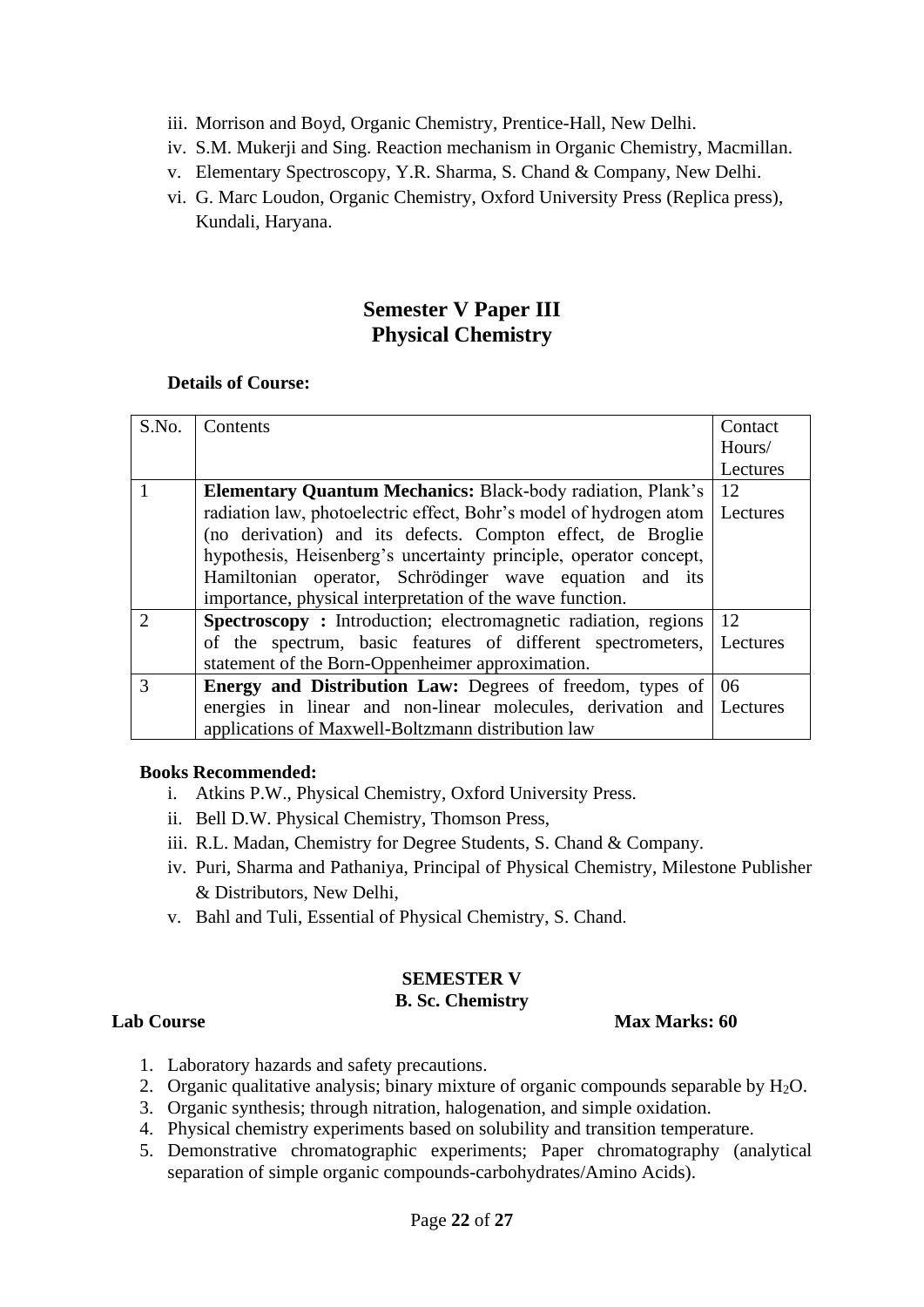Home assignments: based on theoretical aspects of the experiments.

One exercise each from organic binary mixture, organic synthesis and physical chemistry experiments shall be given in the examination.

### **Distribution of marks shall be as given below:**

| A. Organic qualitative analysis (water separable binary mixture)       | 18. |
|------------------------------------------------------------------------|-----|
| <b>B.</b> Organic synthesis                                            | 08  |
| C. Physical chemistry experiment                                       | 14  |
| D. Viva                                                                |     |
| E. Home assignment/internal assessment, semester record and attendance |     |

#### **Note:**

- *The lab work of the student has to be evaluated and assessed carefully and periodically. A minimum of 12 experiments covering all the kind of exercises has to be performed during a semester. The semester record has to be maintained by the department/college as an official record.*
- *Less than zero mark will not be awarded.*
- *The total number of students to be examined per batch shall not be more than sixty.*
- *Duration of the practical examination shall be of 06 (six) hours.*
- *Marks have to be submitted to the Controller examination in a sealed envelop making a copy to the Principal/Head of the department.*

# **Semester VI Paper I Inorganic Chemistry**

| S.No. | Contents                                                                | Contact<br>Hours/ |
|-------|-------------------------------------------------------------------------|-------------------|
|       |                                                                         | Lectures          |
| 1     | Hard and Soft Acid-Base Theory: Classification of acids and             | 6 Lectures        |
|       | bases as hard and soft. Pearson's hard and soft acid base concept,      |                   |
|       | acid base strength and hardness and softness. Symbiosis,                |                   |
|       | theoretical basis of hardness and softness, electronegativity and       |                   |
|       | hardness and softness                                                   |                   |
| 2     | <b>Organometallic chemistry:</b> Definition, nomenclature and           | 6 Lectures        |
|       | classification based on nature of metal-carbon bond. Metal              |                   |
|       | carbonyls. Mononuclear carbonyls, nature of bonding, structure          |                   |
|       | and preparation. EAN and 18-electron rule.<br>Definition,               |                   |
|       | nomenclature, classification, general methods of preparation of         |                   |
|       | organometallic compounds and a brief account of metal-ethylenic         |                   |
|       | complexes. Applications of organometallic compounds-Ziegler-            |                   |
|       | Natta catalyst, Wilkinson catalyst (No mechanism).                      |                   |
| 3     | <b>Bioinorganic Chemistry:</b> Role of metal ions in biology, essential | 6 Lectures        |
|       | and trace elements in biological systems, toxic elements,               |                   |
|       | elementary idea of structure and oxygen binding mechanism in            |                   |
|       | metallo-porphyrins with special reference to haemoglobin and            |                   |
|       | myoglobin. Alkali and alkaline earth metal ions in biological           |                   |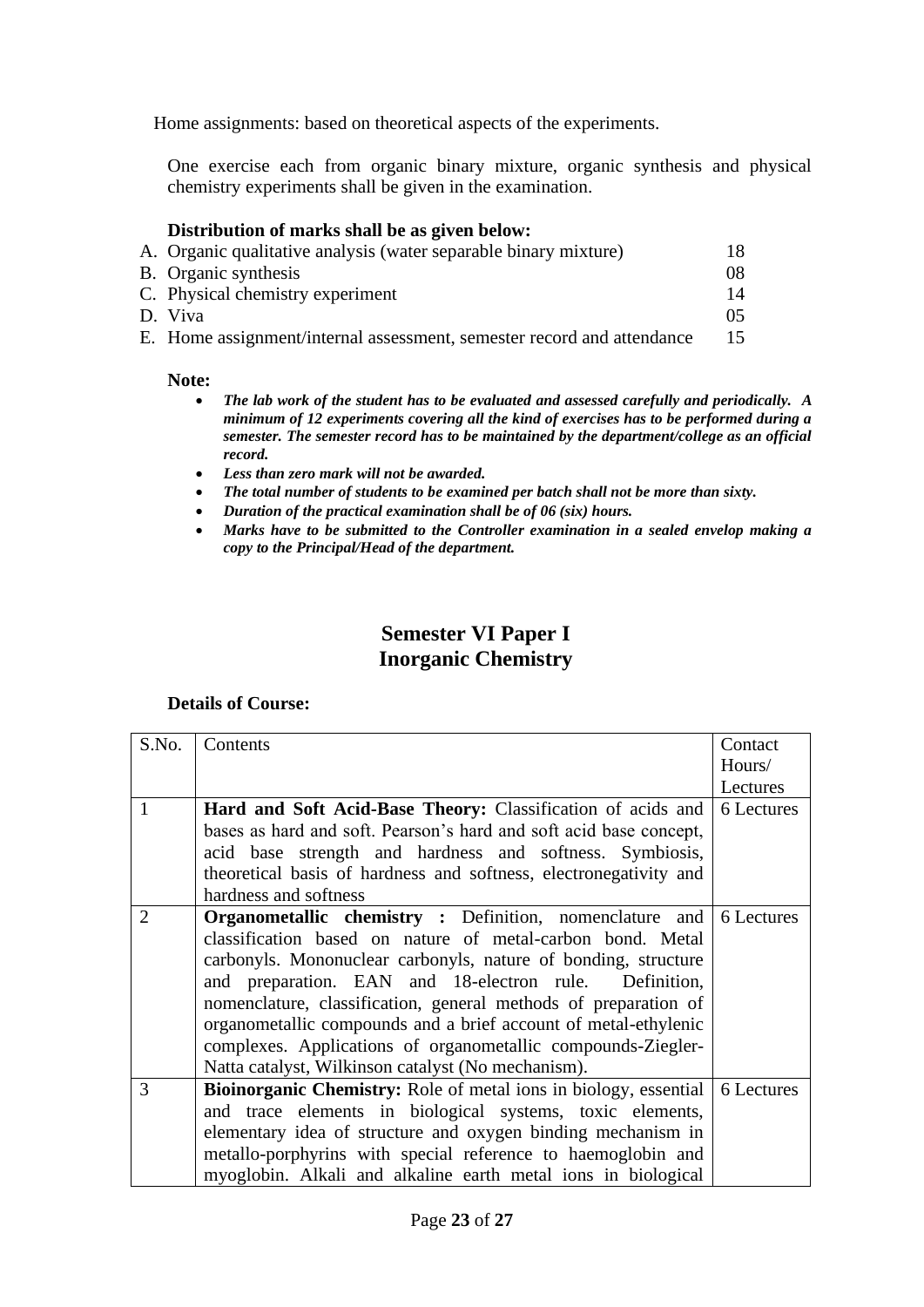| system-mechanism of transport across cell membrane,                         |  |
|-----------------------------------------------------------------------------|--|
| biochemistry of magnesium and calcium                                       |  |
| <b>Inorganic Polymers of Silicon and Phosphorus :</b> Silicones; 6 Lectures |  |
| silicone rubber, polymethylhydrosiloxanes,<br>siloxanes,                    |  |
| applications. Phosphazenes, nature of bonding in triphosphazenes.           |  |
| Zeolites.                                                                   |  |
| <b>Some Industrially Important Inorganic Materials: Cement- 6 Lectures</b>  |  |
| Manufacture, composition and setting.                                       |  |
| Glass-Manufacture, annealing, types and uses.                               |  |
| Ceramics-Definition, traditional and new ceramics, structure of             |  |
| ceramics. Inorganic fertilizers-essential nutrients for plants-             |  |
| nitrogenous, phosphatic and potash fertilizers.                             |  |

- i. J.D. Lee Concise, Inorganic Chemistry, Wiley & Sons.
- ii. Atkins P.W. Inorganic Chemistry, Oxford University Press.
- iii. Puri, Sharma and Kaliya, Principles of Inorganic Chemistry, Milestone Publisher & Distributor, New Delhi.
- iv. R. L. Madan, Chemistry for degree students. S. Chand.
- v. Malik, Tuli and Madan, Selected topics in Inorganic Chemistry, S. Chand.
- vi. A.K. De, Text book of Inorganic Chemistry, New Age International.

# **Semester VI Paper II Organic Chemistry**

| S.No.          | Contents                                                                          | Contact    |
|----------------|-----------------------------------------------------------------------------------|------------|
|                |                                                                                   | Hours/     |
|                |                                                                                   | Lectures   |
| 1              | Acids, Peptides, Proteins and Nucleic Acids:<br>Amino                             | 8 Lectures |
|                | Classification, structure and stereochemistry of amino acids. Acid-               |            |
|                | base behaviour, isoelectric point and electrophoresis. Preparation                |            |
|                | and reactions of $\alpha$ -amino acids. Nomenclature of peptides and              |            |
|                | proteins. Classification of proteins. Peptide<br>structure                        |            |
|                | determination, end group analysis, selective hydrolysis of                        |            |
|                | peptides. Classical peptide synthesis, solid-phase peptide                        |            |
|                | synthesis. Levels of protein structure. Protein                                   |            |
|                | denaturation/renaturation. Nucleic acids: introduction, constituents              |            |
|                | of nucleic acids. Ribonucleosides and ribonucleotides. The double                 |            |
|                | helical structure of DNA.                                                         |            |
| $\overline{2}$ | <b>Fats, Oils and Detergents:</b> Natural fats and common fatty acids, 5 Lectures |            |
|                | glycerides, hydrogenation of unsaturated oils. Saponification                     |            |
|                | value, iodine value and acid value. Soaps, synthetic detergents,                  |            |
|                | alkyl and aryl sulphonates.                                                       |            |
| 3              | <b>Synthetic Polymers :</b> Addition or chain-growth polymerization.              | 6 Lectures |
|                | Free radical vinyl polymerization, ionic vinyl polymerization,                    |            |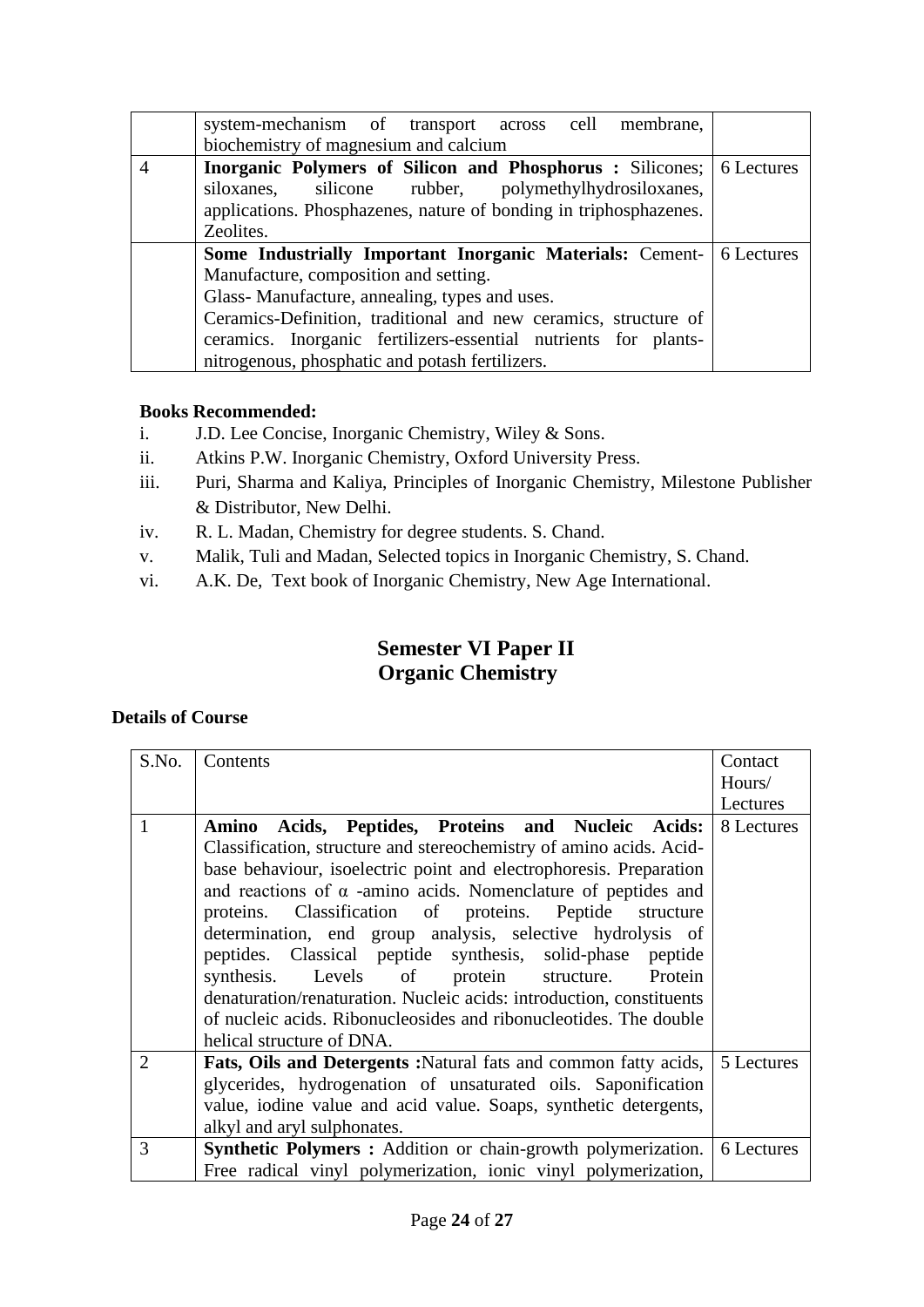| Ziegler-Natta polymerization and vinyl polymers. Condensation or<br>step-growth polymerization. Polyesters, polyamides, phenol<br>formaldehyde resins, urea formaldehyde resins, epoxy resins and                          |  |
|----------------------------------------------------------------------------------------------------------------------------------------------------------------------------------------------------------------------------|--|
| polyurethanes. Natural and synthetic rubber.                                                                                                                                                                               |  |
| <b>Synthetic Dyes</b> : Colour and constitution (electronic concept), 5 Lectures<br>classification of dyes. Synthesis and uses of Methyl orange,<br>Malachite green, Phenolphthalein, Fluorescein, Alizarin and<br>Indigo. |  |
| <b>Natural Products:</b> Classification, extraction and general methods   6 Lectures<br>of structure determination of terpenoids (limonene, citral) and                                                                    |  |
| alkaloids (nicotine, cocaine).                                                                                                                                                                                             |  |

- i. I.L. Finar, Organic Chemistry, Pearson.
- ii. E. L. Eliel, Stereochemistry of Organic Compounds, Willey.
- iii. Morrison and Boyd, Organic Chemistry, Prentice-Hall, New Delhi.
- iv. S.M. Mukerji and Singh. Reaction mechanism in Organic Chemistry, Macmillan, Reprint.
- v. Elementary Spectroscopy, Y.R. Sharma, S. Chand,
- vi. G. Marc Loudon, Organic Chemistry, Oxford University Press (Replica press), Kundali, Haryana.

# **Semester VI Paper III Physical Chemistry**

| S.No.          | Contents                                                                    | Contact  |
|----------------|-----------------------------------------------------------------------------|----------|
|                |                                                                             | Hours/   |
|                |                                                                             | Lectures |
| 1              | <b>Photochemistry:</b> Interaction of radiation with matter, difference     | 8        |
|                | between thermal and photochemical processes. Laws of Lectures               |          |
|                | photochemistry; Grothuss-Drapper law, Lambert's law, Lambert-               |          |
|                | Beer's law, Stark-Einstein law, Jablonski diagram depicting                 |          |
|                | various processes occurring in the excited state, qualitative               |          |
|                | description of fluorescence, phosphorescence, non-radiative                 |          |
|                | processes (internal conversion, intersystem crossing), quantum              |          |
|                | yield, photosensitized reactions-energy transfer processes (simple          |          |
|                | examples).                                                                  |          |
| $\overline{2}$ | <b>Physical Properties and Molecular Structure:</b> Optical 8 Lectures      |          |
|                | properties and their relation with chemical constitution,                   |          |
|                | polarization, Clausius-Mossotti equation, orientation of dipoles in         |          |
|                | an electric field, dipole moment, induced dipole moment,                    |          |
|                | measurement of dipole moment-temperature method and                         |          |
|                | refractivity method, dipole moment and its application in                   |          |
|                | determining the structure of molecules.                                     |          |
| 3              | <b>Solutions and Colligative Properties:</b> Ideal and non-ideal 8 Lectures |          |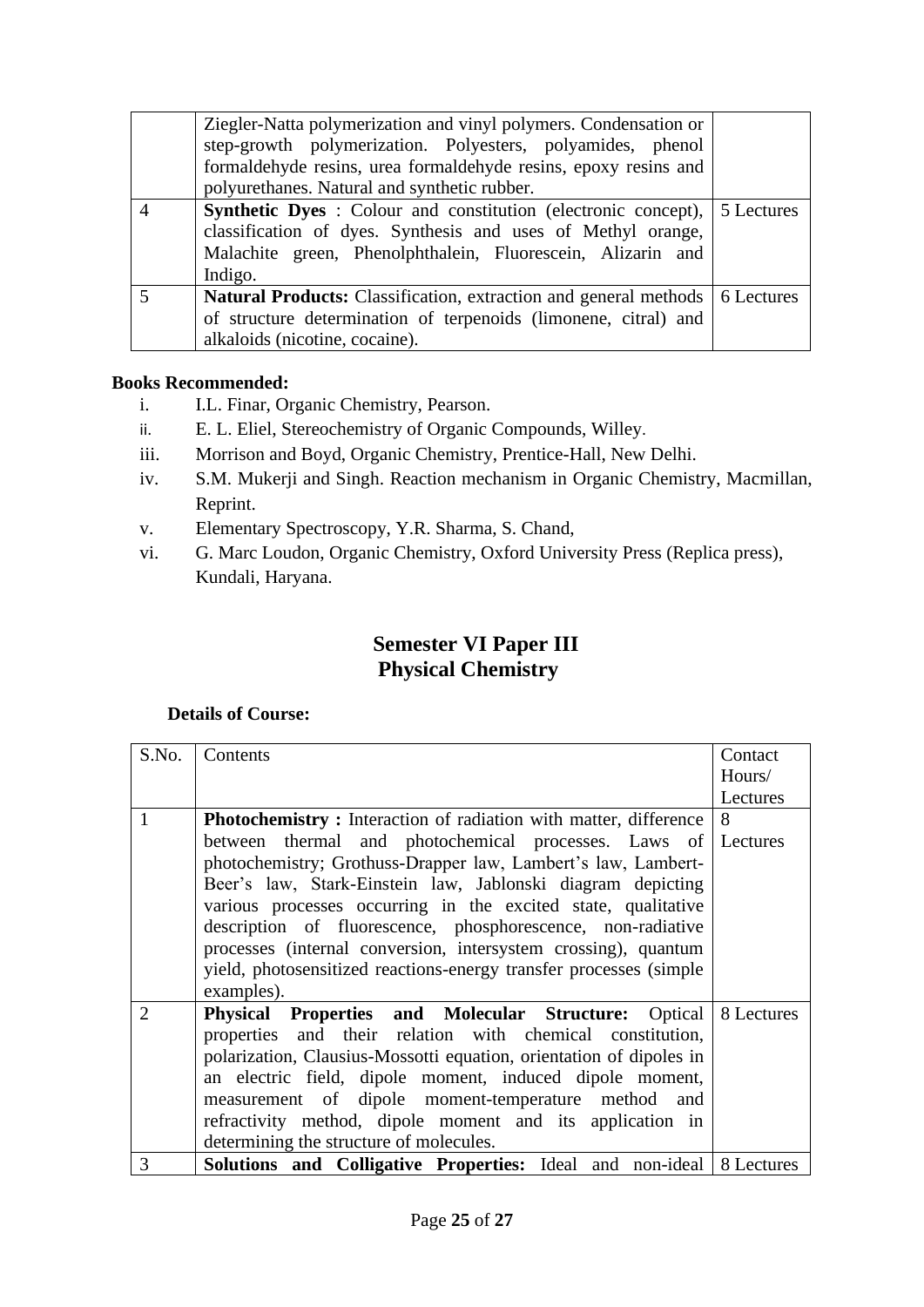|                | solutions, methods of expressing concentrations of solutions,<br>activity and activity coefficient. Dilute solutions, colligative<br>properties, Raoult's law, relative lowering of vapour pressure,<br>molecular mass determination. Osmosis, law of osmotic pressure<br>and its measurement, determination of molecular mass from<br>osmotic pressure. Elevation of boiling point and depression in<br>freezing point. Experimental methods for determining various<br>colligative properties. Abnormal molar mass, degree of |  |
|----------------|---------------------------------------------------------------------------------------------------------------------------------------------------------------------------------------------------------------------------------------------------------------------------------------------------------------------------------------------------------------------------------------------------------------------------------------------------------------------------------------------------------------------------------|--|
|                | dissociation and association of solutes.                                                                                                                                                                                                                                                                                                                                                                                                                                                                                        |  |
| $\overline{A}$ | <b>Thermodynamics III:</b> Statement and concept of residual entropy,   6 Lectures<br>third law of thermodynamics, unattainability of absolute zero,<br>Nernst heat theorem. Evaluation of absolute entropy from heat                                                                                                                                                                                                                                                                                                           |  |
|                | capacity data                                                                                                                                                                                                                                                                                                                                                                                                                                                                                                                   |  |

- i. Atkins P.W., Physical Chemistry, Oxford Uni,
- ii. Bell D.W. Physical Chemistry, Thomson Press,
- iii. R.L. Madan, Chemistry for Degree Students, S. Chand,
- iv. Puri, Sharma and Pathaniya, Principal of Physical Chemistry, Milestone Publisher & Distributors, New Delhi.
- v. Bahl and Tuli, Essential of Physical Chemistry, S. Chand.

# **SEMESTER VI**

# **B. Sc. Chemistry**

# **Lab Course: Max Marks 60**

- 1 Organic qualitative analysis; binary mixture of organic compounds separable by  $H_2O$ and NaHCO<sub>3</sub>
- 2 Organic synthesis; through acetylation, sulphonation and simple oxidation.
- 3 Physical chemistry experiments based on thermochemistry, phase equilibria. and electrochemistry.
- 4 Demonstrative chromatographic experiments; Thin Layer chromatography (analytical separation of simple organic compounds)

Home assignments: based on theoretical aspects of the experiments, provide UV,IR and <sup>1</sup>H NMR data of identified organic compounds.

One exercise each from organic binary mixture, organic synthesis and physical chemistry experiments shall be given in the examination.

### **Distribution of marks shall be as given below:**

| A. Organic qualitative analysis (binary mixture) |    |
|--------------------------------------------------|----|
| B. Organic synthesis                             | 08 |
| C. Physical chemistry experiment                 | 14 |
| D. Viva                                          | 05 |

E. Home assignment/internal assessment, semester record and attendance 15

**Note:** 

• *The lab work of the student has to be evaluated and assessed carefully and periodically. A minimum of 12 experiments covering all the kind of exercises has to be performed during a semester. The semester record has to be maintained by the department/college as an official record.*